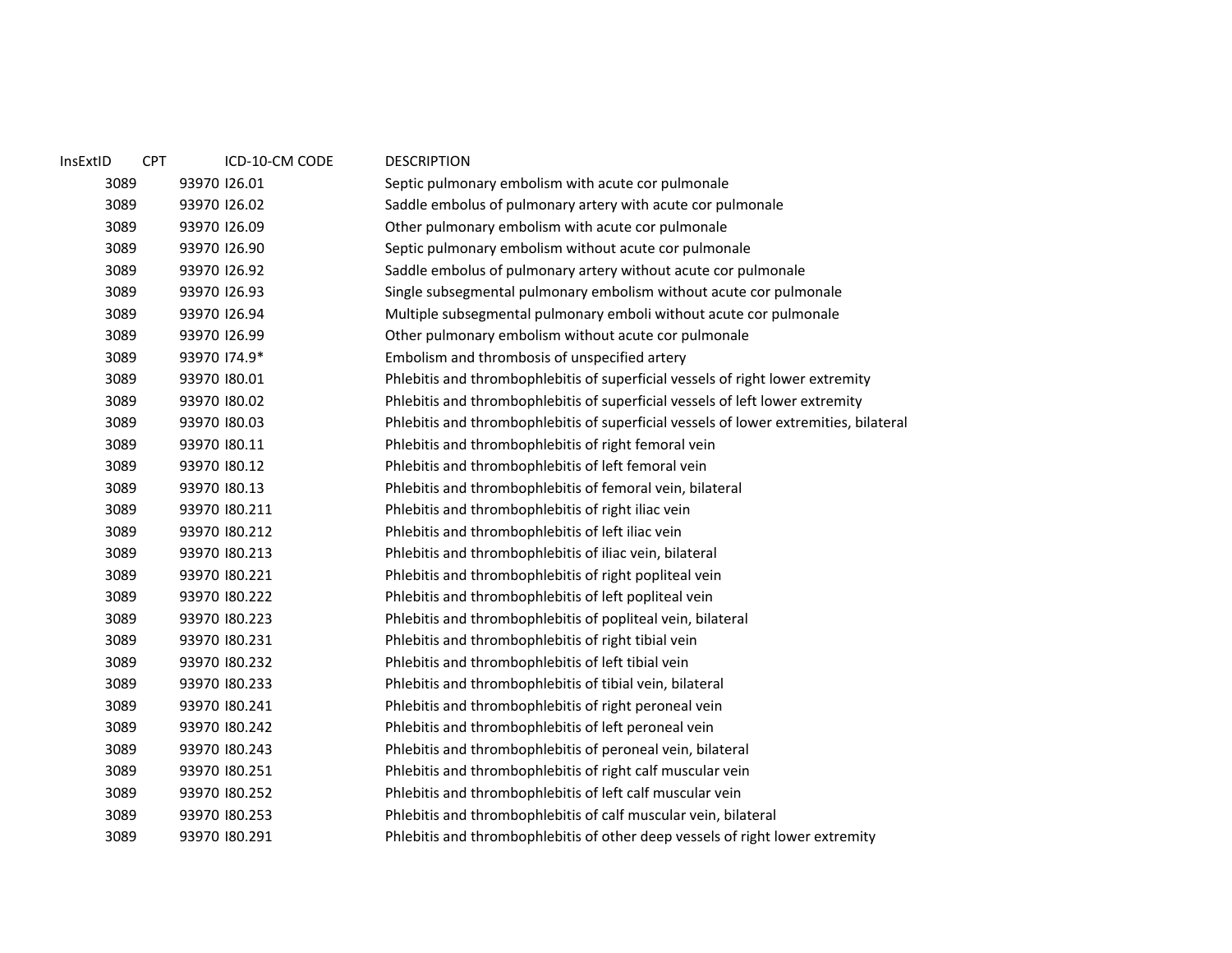| 3089 | 93970 180.292 | Phlebitis and thrombophlebitis of other deep vessels of left lower extremity             |
|------|---------------|------------------------------------------------------------------------------------------|
| 3089 | 93970 180.293 | Phlebitis and thrombophlebitis of other deep vessels of lower extremity, bilateral       |
| 3089 | 93970 180.8   | Phlebitis and thrombophlebitis of other sites                                            |
| 3089 | 93970 182.1   | Thrombophlebitis migrans                                                                 |
| 3089 | 93970 182.220 | Acute embolism and thrombosis of inferior vena cava                                      |
| 3089 | 93970 182.411 | Acute embolism and thrombosis of right femoral vein                                      |
| 3089 | 93970 182.412 | Acute embolism and thrombosis of left femoral vein                                       |
| 3089 | 93970 182.413 | Acute embolism and thrombosis of femoral vein, bilateral                                 |
| 3089 | 93970 182.421 | Acute embolism and thrombosis of right iliac vein                                        |
| 3089 | 93970 182.422 | Acute embolism and thrombosis of left iliac vein                                         |
| 3089 | 93970 182.423 | Acute embolism and thrombosis of iliac vein, bilateral                                   |
| 3089 | 93970 182.431 | Acute embolism and thrombosis of right popliteal vein                                    |
| 3089 | 93970 182.432 | Acute embolism and thrombosis of left popliteal vein                                     |
| 3089 | 93970 182.433 | Acute embolism and thrombosis of popliteal vein, bilateral                               |
| 3089 | 93970 182.441 | Acute embolism and thrombosis of right tibial vein                                       |
| 3089 | 93970 182.442 | Acute embolism and thrombosis of left tibial vein                                        |
| 3089 | 93970 182.443 | Acute embolism and thrombosis of tibial vein, bilateral                                  |
| 3089 | 93970 182.451 | Acute embolism and thrombosis of right peroneal vein                                     |
| 3089 | 93970 182.452 | Acute embolism and thrombosis of left peroneal vein                                      |
| 3089 | 93970 182.453 | Acute embolism and thrombosis of peroneal vein, bilateral                                |
| 3089 | 93970 182.461 | Acute embolism and thrombosis of right calf muscular vein                                |
| 3089 | 93970 182.462 | Acute embolism and thrombosis of left calf muscular vein                                 |
| 3089 | 93970 182.463 | Acute embolism and thrombosis of calf muscular vein, bilateral                           |
| 3089 | 93970 182.491 | Acute embolism and thrombosis of other specified deep vein of right lower extremity      |
| 3089 | 93970 182.492 | Acute embolism and thrombosis of other specified deep vein of left lower extremity       |
| 3089 | 93970 182.493 | Acute embolism and thrombosis of other specified deep vein of lower extremity, bilateral |
| 3089 | 93970 182.511 | Chronic embolism and thrombosis of right femoral vein                                    |
| 3089 | 93970 182.512 | Chronic embolism and thrombosis of left femoral vein                                     |
| 3089 | 93970 182.513 | Chronic embolism and thrombosis of femoral vein, bilateral                               |
| 3089 | 93970 182.521 | Chronic embolism and thrombosis of right iliac vein                                      |
| 3089 | 93970 182.522 | Chronic embolism and thrombosis of left iliac vein                                       |
| 3089 | 93970 182.523 | Chronic embolism and thrombosis of iliac vein, bilateral                                 |
| 3089 | 93970 182.531 | Chronic embolism and thrombosis of right popliteal vein                                  |
| 3089 | 93970 182.532 | Chronic embolism and thrombosis of left popliteal vein                                   |
| 3089 | 93970 182.533 | Chronic embolism and thrombosis of popliteal vein, bilateral                             |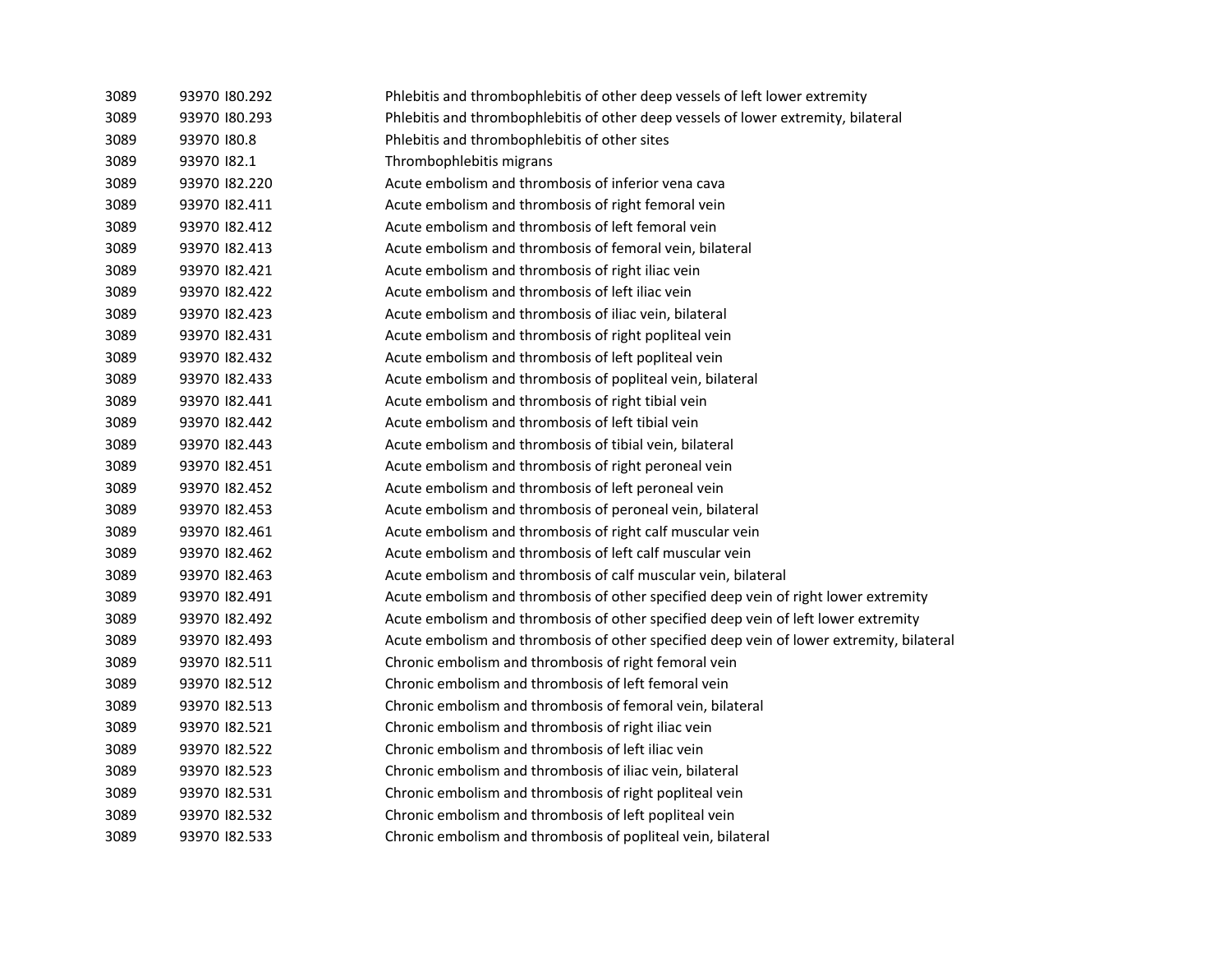| 3089 | 93970 182.541 | Chronic embolism and thrombosis of right tibial vein                                       |
|------|---------------|--------------------------------------------------------------------------------------------|
| 3089 | 93970 182.542 | Chronic embolism and thrombosis of left tibial vein                                        |
| 3089 | 93970 182.543 | Chronic embolism and thrombosis of tibial vein, bilateral                                  |
| 3089 | 93970 182.551 | Chronic embolism and thrombosis of right peroneal vein                                     |
| 3089 | 93970 182.552 | Chronic embolism and thrombosis of left peroneal vein                                      |
| 3089 | 93970 182.553 | Chronic embolism and thrombosis of peroneal vein, bilateral                                |
| 3089 | 93970 182.561 | Chronic embolism and thrombosis of right calf muscular vein                                |
| 3089 | 93970 182.562 | Chronic embolism and thrombosis of left calf muscular vein                                 |
| 3089 | 93970 182.563 | Chronic embolism and thrombosis of calf muscular vein, bilateral                           |
| 3089 | 93970 182.591 | Chronic embolism and thrombosis of other specified deep vein of right lower extremity      |
| 3089 | 93970 182.592 | Chronic embolism and thrombosis of other specified deep vein of left lower extremity       |
| 3089 | 93970 182.593 | Chronic embolism and thrombosis of other specified deep vein of lower extremity, bilateral |
| 3089 | 93970 182.611 | Acute embolism and thrombosis of superficial veins of right upper extremity                |
| 3089 | 93970 182.612 | Acute embolism and thrombosis of superficial veins of left upper extremity                 |
| 3089 | 93970 182.613 | Acute embolism and thrombosis of superficial veins of upper extremity, bilateral           |
| 3089 | 93970 182.621 | Acute embolism and thrombosis of deep veins of right upper extremity                       |
| 3089 | 93970 182.622 | Acute embolism and thrombosis of deep veins of left upper extremity                        |
| 3089 | 93970 182.623 | Acute embolism and thrombosis of deep veins of upper extremity, bilateral                  |
| 3089 | 93970 182.711 | Chronic embolism and thrombosis of superficial veins of right upper extremity              |
| 3089 | 93970 182.712 | Chronic embolism and thrombosis of superficial veins of left upper extremity               |
| 3089 | 93970 182.713 | Chronic embolism and thrombosis of superficial veins of upper extremity, bilateral         |
| 3089 | 93970 182.721 | Chronic embolism and thrombosis of deep veins of right upper extremity                     |
| 3089 | 93970 182.722 | Chronic embolism and thrombosis of deep veins of left upper extremity                      |
| 3089 | 93970 182.723 | Chronic embolism and thrombosis of deep veins of upper extremity, bilateral                |
| 3089 | 93970 I82.A11 | Acute embolism and thrombosis of right axillary vein                                       |
| 3089 | 93970 I82.A12 | Acute embolism and thrombosis of left axillary vein                                        |
| 3089 | 93970 I82.A13 | Acute embolism and thrombosis of axillary vein, bilateral                                  |
| 3089 | 93970 I82.A21 | Chronic embolism and thrombosis of right axillary vein                                     |
| 3089 | 93970 I82.A22 | Chronic embolism and thrombosis of left axillary vein                                      |
| 3089 | 93970 I82.A23 | Chronic embolism and thrombosis of axillary vein, bilateral                                |
| 3089 | 93970 I82.C11 | Acute embolism and thrombosis of right internal jugular vein                               |
| 3089 | 93970 I82.C12 | Acute embolism and thrombosis of left internal jugular vein                                |
| 3089 | 93970 I82.C13 | Acute embolism and thrombosis of internal jugular vein, bilateral                          |
| 3089 | 93970 I82.C21 | Chronic embolism and thrombosis of right internal jugular vein                             |
| 3089 | 93970 182.C22 | Chronic embolism and thrombosis of left internal jugular vein                              |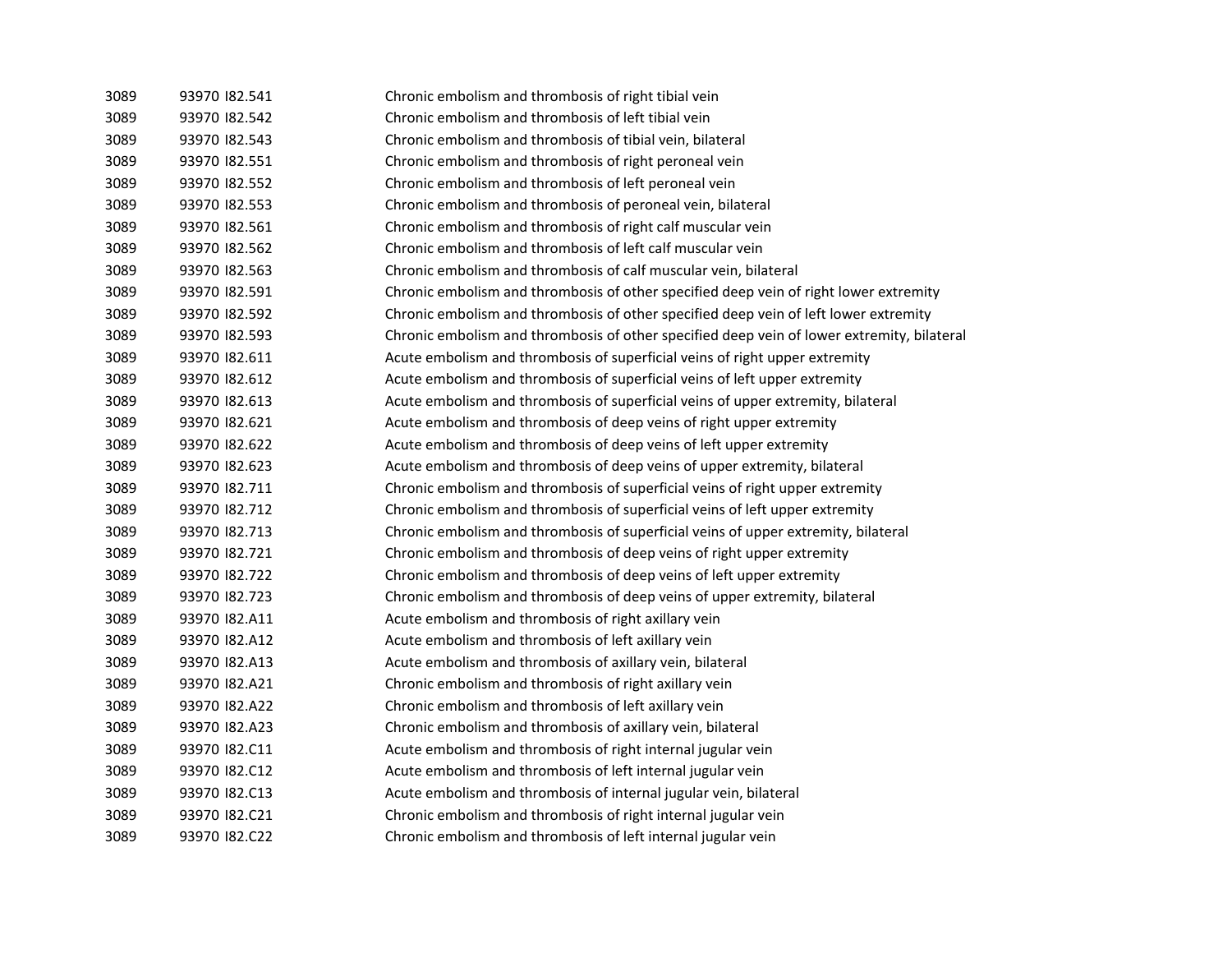| 3089 | 93970 182.C23 | Chronic embolism and thrombosis of internal jugular vein, bilateral                                       |
|------|---------------|-----------------------------------------------------------------------------------------------------------|
| 3089 | 93970 182.811 | Embolism and thrombosis of superficial veins of right lower extremity                                     |
| 3089 | 93970 182.812 | Embolism and thrombosis of superficial veins of left lower extremity                                      |
| 3089 | 93970 182.813 | Embolism and thrombosis of superficial veins of lower extremities, bilateral                              |
| 3089 | 93970 182.890 | Acute embolism and thrombosis of other specified veins                                                    |
| 3089 | 93970 182.891 | Chronic embolism and thrombosis of other specified veins                                                  |
| 3089 | 93970 183.011 | Varicose veins of right lower extremity with ulcer of thigh                                               |
| 3089 | 93970 183.012 | Varicose veins of right lower extremity with ulcer of calf                                                |
| 3089 | 93970 183.013 | Varicose veins of right lower extremity with ulcer of ankle                                               |
| 3089 | 93970 183.014 | Varicose veins of right lower extremity with ulcer of heel and midfoot                                    |
| 3089 | 93970 183.015 | Varicose veins of right lower extremity with ulcer other part of foot                                     |
| 3089 | 93970 183.018 | Varicose veins of right lower extremity with ulcer other part of lower leg                                |
| 3089 | 93970 183.021 | Varicose veins of left lower extremity with ulcer of thigh                                                |
| 3089 | 93970 183.022 | Varicose veins of left lower extremity with ulcer of calf                                                 |
| 3089 | 93970 183.023 | Varicose veins of left lower extremity with ulcer of ankle                                                |
| 3089 | 93970 183.024 | Varicose veins of left lower extremity with ulcer of heel and midfoot                                     |
| 3089 | 93970 183.025 | Varicose veins of left lower extremity with ulcer other part of foot                                      |
| 3089 | 93970 183.028 | Varicose veins of left lower extremity with ulcer other part of lower leg                                 |
| 3089 | 93970 183.11  | Varicose veins of right lower extremity with inflammation                                                 |
| 3089 | 93970 183.12  | Varicose veins of left lower extremity with inflammation                                                  |
| 3089 | 93970 183.211 | Varicose veins of right lower extremity with both ulcer of thigh and inflammation                         |
| 3089 | 93970 183.212 | Varicose veins of right lower extremity with both ulcer of calf and inflammation                          |
| 3089 | 93970 183.213 | Varicose veins of right lower extremity with both ulcer of ankle and inflammation                         |
| 3089 | 93970 183.214 | Varicose veins of right lower extremity with both ulcer of heel and midfoot and inflammation              |
| 3089 | 93970 183.215 | Varicose veins of right lower extremity with both ulcer other part of foot and inflammation               |
| 3089 | 93970 183.218 | Varicose veins of right lower extremity with both ulcer of other part of lower extremity and inflammation |
| 3089 | 93970 183.221 | Varicose veins of left lower extremity with both ulcer of thigh and inflammation                          |
| 3089 | 93970 183.222 | Varicose veins of left lower extremity with both ulcer of calf and inflammation                           |
| 3089 | 93970 183.223 | Varicose veins of left lower extremity with both ulcer of ankle and inflammation                          |
| 3089 | 93970 183.224 | Varicose veins of left lower extremity with both ulcer of heel and midfoot and inflammation               |
| 3089 | 93970 183.225 | Varicose veins of left lower extremity with both ulcer other part of foot and inflammation                |
| 3089 | 93970 183.228 | Varicose veins of left lower extremity with both ulcer of other part of lower extremity and inflammation  |
| 3089 | 93970 183.811 | Varicose veins of right lower extremity with pain                                                         |
| 3089 | 93970 183.812 | Varicose veins of left lower extremity with pain                                                          |
| 3089 | 93970 183.813 | Varicose veins of bilateral lower extremities with pain                                                   |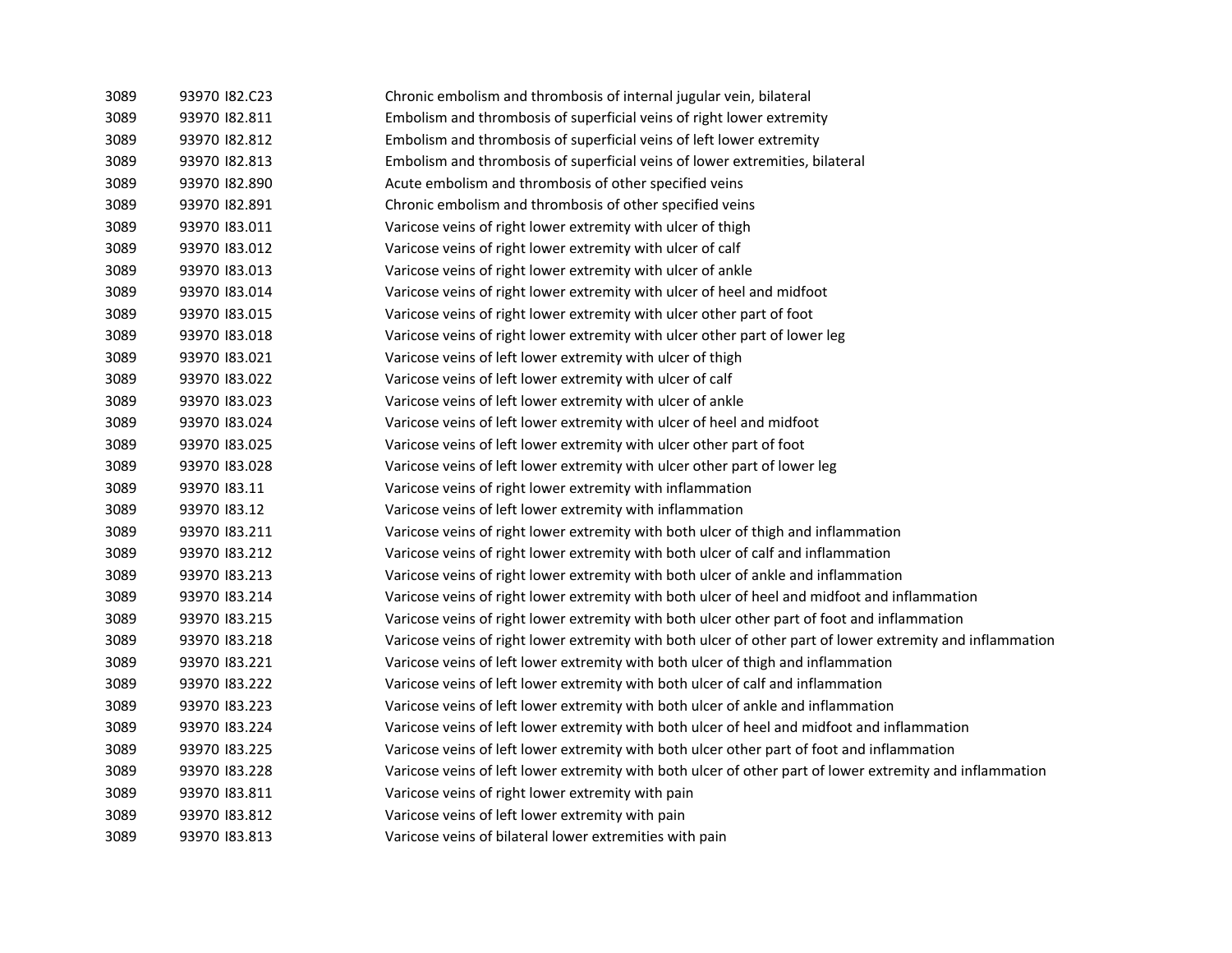| 3089 | 93970 183.891 | Varicose veins of right lower extremity with other complications                                  |
|------|---------------|---------------------------------------------------------------------------------------------------|
| 3089 | 93970 183.892 | Varicose veins of left lower extremity with other complications                                   |
| 3089 | 93970 183.893 | Varicose veins of bilateral lower extremities with other complications                            |
| 3089 | 93970 187.001 | Postthrombotic syndrome without complications of right lower extremity                            |
| 3089 | 93970 187.002 | Postthrombotic syndrome without complications of left lower extremity                             |
| 3089 | 93970 187.003 | Postthrombotic syndrome without complications of bilateral lower extremity                        |
| 3089 | 93970 187.011 | Postthrombotic syndrome with ulcer of right lower extremity                                       |
| 3089 | 93970 187.012 | Postthrombotic syndrome with ulcer of left lower extremity                                        |
| 3089 | 93970 187.013 | Postthrombotic syndrome with ulcer of bilateral lower extremity                                   |
| 3089 | 93970 187.021 | Postthrombotic syndrome with inflammation of right lower extremity                                |
| 3089 | 93970 187.022 | Postthrombotic syndrome with inflammation of left lower extremity                                 |
| 3089 | 93970 187.023 | Postthrombotic syndrome with inflammation of bilateral lower extremity                            |
| 3089 | 93970 187.031 | Postthrombotic syndrome with ulcer and inflammation of right lower extremity                      |
| 3089 | 93970 187.032 | Postthrombotic syndrome with ulcer and inflammation of left lower extremity                       |
| 3089 | 93970 187.033 | Postthrombotic syndrome with ulcer and inflammation of bilateral lower extremity                  |
| 3089 | 93970 187.091 | Postthrombotic syndrome with other complications of right lower extremity                         |
| 3089 | 93970 187.092 | Postthrombotic syndrome with other complications of left lower extremity                          |
| 3089 | 93970 187.093 | Postthrombotic syndrome with other complications of bilateral lower extremity                     |
| 3089 | 93970 187.1   | Compression of vein                                                                               |
| 3089 | 93970 187.2   | Venous insufficiency (chronic) (peripheral)                                                       |
| 3089 | 93970 187.301 | Chronic venous hypertension (idiopathic) without complications of right lower extremity           |
| 3089 | 93970 187.302 | Chronic venous hypertension (idiopathic) without complications of left lower extremity            |
| 3089 | 93970 187.303 | Chronic venous hypertension (idiopathic) without complications of bilateral lower extremity       |
| 3089 | 93970 187.311 | Chronic venous hypertension (idiopathic) with ulcer of right lower extremity                      |
| 3089 | 93970 187.312 | Chronic venous hypertension (idiopathic) with ulcer of left lower extremity                       |
| 3089 | 93970 187.313 | Chronic venous hypertension (idiopathic) with ulcer of bilateral lower extremity                  |
| 3089 | 93970 187.321 | Chronic venous hypertension (idiopathic) with inflammation of right lower extremity               |
| 3089 | 93970 187.322 | Chronic venous hypertension (idiopathic) with inflammation of left lower extremity                |
| 3089 | 93970 187.323 | Chronic venous hypertension (idiopathic) with inflammation of bilateral lower extremity           |
| 3089 | 93970 187.331 | Chronic venous hypertension (idiopathic) with ulcer and inflammation of right lower extremity     |
| 3089 | 93970 187.332 | Chronic venous hypertension (idiopathic) with ulcer and inflammation of left lower extremity      |
| 3089 | 93970 187.333 | Chronic venous hypertension (idiopathic) with ulcer and inflammation of bilateral lower extremity |
| 3089 | 93970 187.391 | Chronic venous hypertension (idiopathic) with other complications of right lower extremity        |
| 3089 | 93970 187.392 | Chronic venous hypertension (idiopathic) with other complications of left lower extremity         |
| 3089 | 93970 187.393 | Chronic venous hypertension (idiopathic) with other complications of bilateral lower extremity    |
|      |               |                                                                                                   |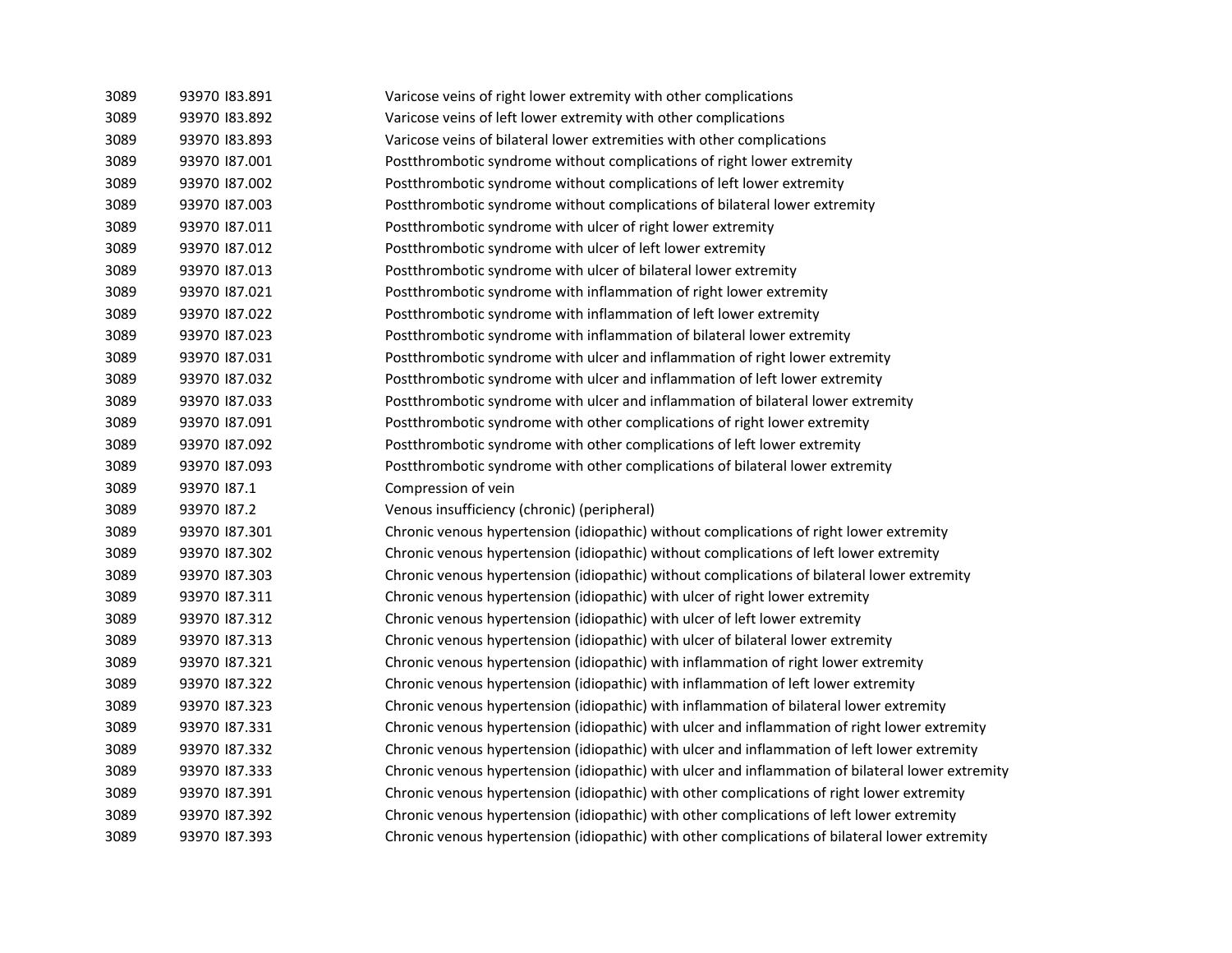| 3089 | 93970 196     | Gangrene, not elsewhere classified                                                             |
|------|---------------|------------------------------------------------------------------------------------------------|
| 3089 | 93970 J80     | Acute respiratory distress syndrome                                                            |
| 3089 | 93970 J96.00  | Acute respiratory failure, unspecified whether with hypoxia or hypercapnia                     |
| 3089 | 93970 J96.01  | Acute respiratory failure with hypoxia                                                         |
| 3089 | 93970 J96.02  | Acute respiratory failure with hypercapnia                                                     |
| 3089 | 93970 J96.90  | Respiratory failure, unspecified, unspecified whether with hypoxia or hypercapnia              |
| 3089 | 93970 L97.111 | Non-pressure chronic ulcer of right thigh limited to breakdown of skin                         |
| 3089 | 93970 L97.112 | Non-pressure chronic ulcer of right thigh with fat layer exposed                               |
| 3089 | 93970 L97.113 | Non-pressure chronic ulcer of right thigh with necrosis of muscle                              |
| 3089 | 93970 L97.114 | Non-pressure chronic ulcer of right thigh with necrosis of bone                                |
| 3089 | 93970 L97.115 | Non-pressure chronic ulcer of right thigh with muscle involvement without evidence of necrosis |
| 3089 | 93970 L97.116 | Non-pressure chronic ulcer of right thigh with bone involvement without evidence of necrosis   |
| 3089 | 93970 L97.118 | Non-pressure chronic ulcer of right thigh with other specified severity                        |
| 3089 | 93970 L97.119 | Non-pressure chronic ulcer of right thigh with unspecified severity                            |
| 3089 | 93970 L97.121 | Non-pressure chronic ulcer of left thigh limited to breakdown of skin                          |
| 3089 | 93970 L97.122 | Non-pressure chronic ulcer of left thigh with fat layer exposed                                |
| 3089 | 93970 L97.123 | Non-pressure chronic ulcer of left thigh with necrosis of muscle                               |
| 3089 | 93970 L97.124 | Non-pressure chronic ulcer of left thigh with necrosis of bone                                 |
| 3089 | 93970 L97.125 | Non-pressure chronic ulcer of left thigh with muscle involvement without evidence of necrosis  |
| 3089 | 93970 L97.126 | Non-pressure chronic ulcer of left thigh with bone involvement without evidence of necrosis    |
| 3089 | 93970 L97.128 | Non-pressure chronic ulcer of left thigh with other specified severity                         |
| 3089 | 93970 L97.129 | Non-pressure chronic ulcer of left thigh with unspecified severity                             |
| 3089 | 93970 L97.211 | Non-pressure chronic ulcer of right calf limited to breakdown of skin                          |
| 3089 | 93970 L97.212 | Non-pressure chronic ulcer of right calf with fat layer exposed                                |
| 3089 | 93970 L97.213 | Non-pressure chronic ulcer of right calf with necrosis of muscle                               |
| 3089 | 93970 L97.214 | Non-pressure chronic ulcer of right calf with necrosis of bone                                 |
| 3089 | 93970 L97.215 | Non-pressure chronic ulcer of right calf with muscle involvement without evidence of necrosis  |
| 3089 | 93970 L97.216 | Non-pressure chronic ulcer of right calf with bone involvement without evidence of necrosis    |
| 3089 | 93970 L97.218 | Non-pressure chronic ulcer of right calf with other specified severity                         |
| 3089 | 93970 L97.219 | Non-pressure chronic ulcer of right calf with unspecified severity                             |
| 3089 | 93970 L97.221 | Non-pressure chronic ulcer of left calf limited to breakdown of skin                           |
| 3089 | 93970 L97.222 | Non-pressure chronic ulcer of left calf with fat layer exposed                                 |
| 3089 | 93970 L97.223 | Non-pressure chronic ulcer of left calf with necrosis of muscle                                |
| 3089 | 93970 L97.224 | Non-pressure chronic ulcer of left calf with necrosis of bone                                  |
| 3089 | 93970 L97.225 | Non-pressure chronic ulcer of left calf with muscle involvement without evidence of necrosis   |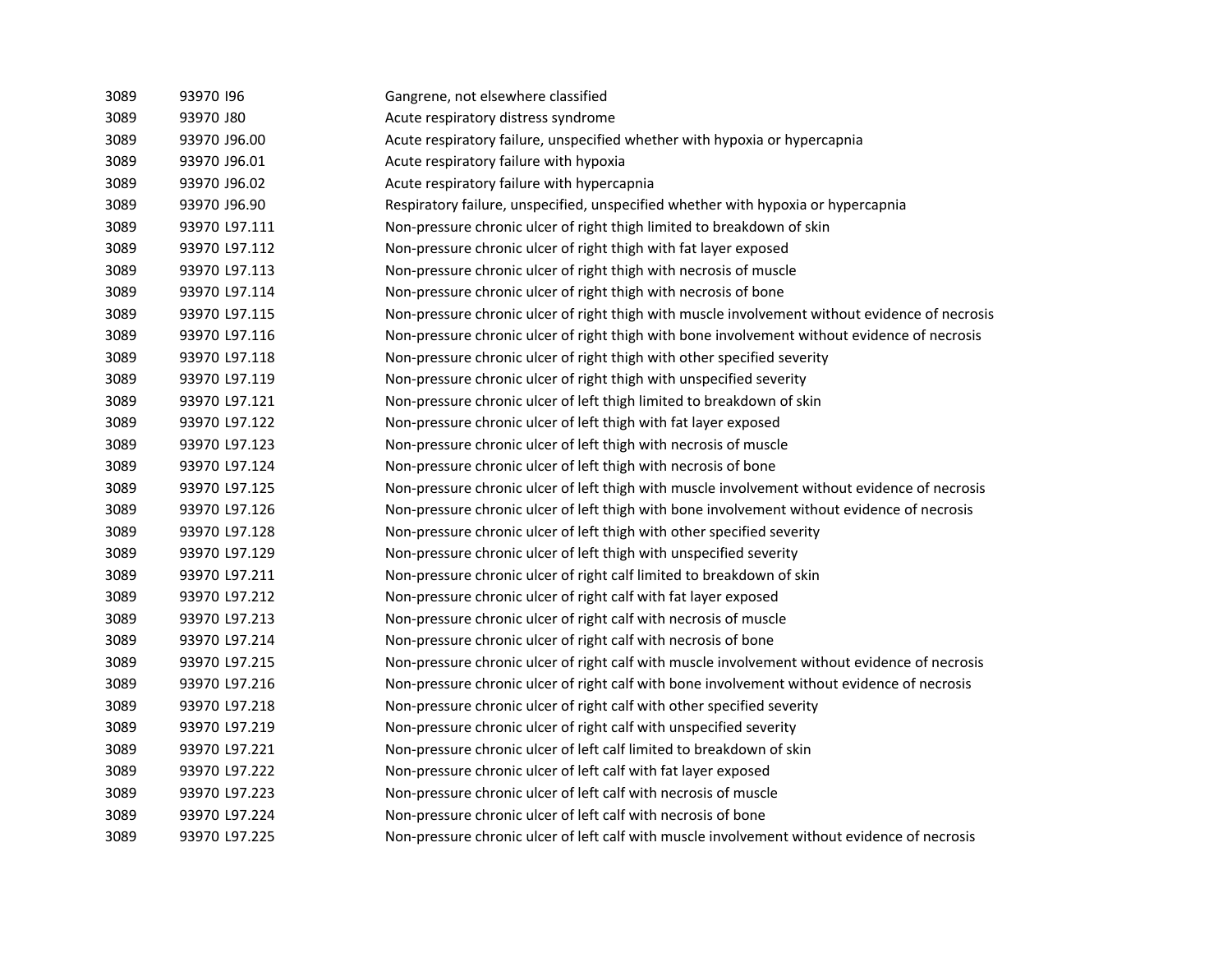| 3089 | 93970 L97.226 | Non-pressure chronic ulcer of left calf with bone involvement without evidence of necrosis                |
|------|---------------|-----------------------------------------------------------------------------------------------------------|
| 3089 | 93970 L97.228 | Non-pressure chronic ulcer of left calf with other specified severity                                     |
| 3089 | 93970 L97.229 | Non-pressure chronic ulcer of left calf with unspecified severity                                         |
| 3089 | 93970 L97.311 | Non-pressure chronic ulcer of right ankle limited to breakdown of skin                                    |
| 3089 | 93970 L97.312 | Non-pressure chronic ulcer of right ankle with fat layer exposed                                          |
| 3089 | 93970 L97.313 | Non-pressure chronic ulcer of right ankle with necrosis of muscle                                         |
| 3089 | 93970 L97.314 | Non-pressure chronic ulcer of right ankle with necrosis of bone                                           |
| 3089 | 93970 L97.315 | Non-pressure chronic ulcer of right ankle with muscle involvement without evidence of necrosis            |
| 3089 | 93970 L97.316 | Non-pressure chronic ulcer of right ankle with bone involvement without evidence of necrosis              |
| 3089 | 93970 L97.318 | Non-pressure chronic ulcer of right ankle with other specified severity                                   |
| 3089 | 93970 L97.319 | Non-pressure chronic ulcer of right ankle with unspecified severity                                       |
| 3089 | 93970 L97.321 | Non-pressure chronic ulcer of left ankle limited to breakdown of skin                                     |
| 3089 | 93970 L97.322 | Non-pressure chronic ulcer of left ankle with fat layer exposed                                           |
| 3089 | 93970 L97.323 | Non-pressure chronic ulcer of left ankle with necrosis of muscle                                          |
| 3089 | 93970 L97.324 | Non-pressure chronic ulcer of left ankle with necrosis of bone                                            |
| 3089 | 93970 L97.325 | Non-pressure chronic ulcer of left ankle with muscle involvement without evidence of necrosis             |
| 3089 | 93970 L97.326 | Non-pressure chronic ulcer of left ankle with bone involvement without evidence of necrosis               |
| 3089 | 93970 L97.328 | Non-pressure chronic ulcer of left ankle with other specified severity                                    |
| 3089 | 93970 L97.329 | Non-pressure chronic ulcer of left ankle with unspecified severity                                        |
| 3089 | 93970 L97.411 | Non-pressure chronic ulcer of right heel and midfoot limited to breakdown of skin                         |
| 3089 | 93970 L97.412 | Non-pressure chronic ulcer of right heel and midfoot with fat layer exposed                               |
| 3089 | 93970 L97.413 | Non-pressure chronic ulcer of right heel and midfoot with necrosis of muscle                              |
| 3089 | 93970 L97.414 | Non-pressure chronic ulcer of right heel and midfoot with necrosis of bone                                |
| 3089 | 93970 L97.415 | Non-pressure chronic ulcer of right heel and midfoot with muscle involvement without evidence of necrosis |
| 3089 | 93970 L97.416 | Non-pressure chronic ulcer of right heel and midfoot with bone involvement without evidence of necrosis   |
| 3089 | 93970 L97.418 | Non-pressure chronic ulcer of right heel and midfoot with other specified severity                        |
| 3089 | 93970 L97.419 | Non-pressure chronic ulcer of right heel and midfoot with unspecified severity                            |
| 3089 | 93970 L97.421 | Non-pressure chronic ulcer of left heel and midfoot limited to breakdown of skin                          |
| 3089 | 93970 L97.422 | Non-pressure chronic ulcer of left heel and midfoot with fat layer exposed                                |
| 3089 | 93970 L97.423 | Non-pressure chronic ulcer of left heel and midfoot with necrosis of muscle                               |
| 3089 | 93970 L97.424 | Non-pressure chronic ulcer of left heel and midfoot with necrosis of bone                                 |
| 3089 | 93970 L97.425 | Non-pressure chronic ulcer of left heel and midfoot with muscle involvement without evidence of necrosis  |
| 3089 | 93970 L97.426 | Non-pressure chronic ulcer of left heel and midfoot with bone involvement without evidence of necrosis    |
| 3089 | 93970 L97.428 | Non-pressure chronic ulcer of left heel and midfoot with other specified severity                         |
| 3089 | 93970 L97.429 | Non-pressure chronic ulcer of left heel and midfoot with unspecified severity                             |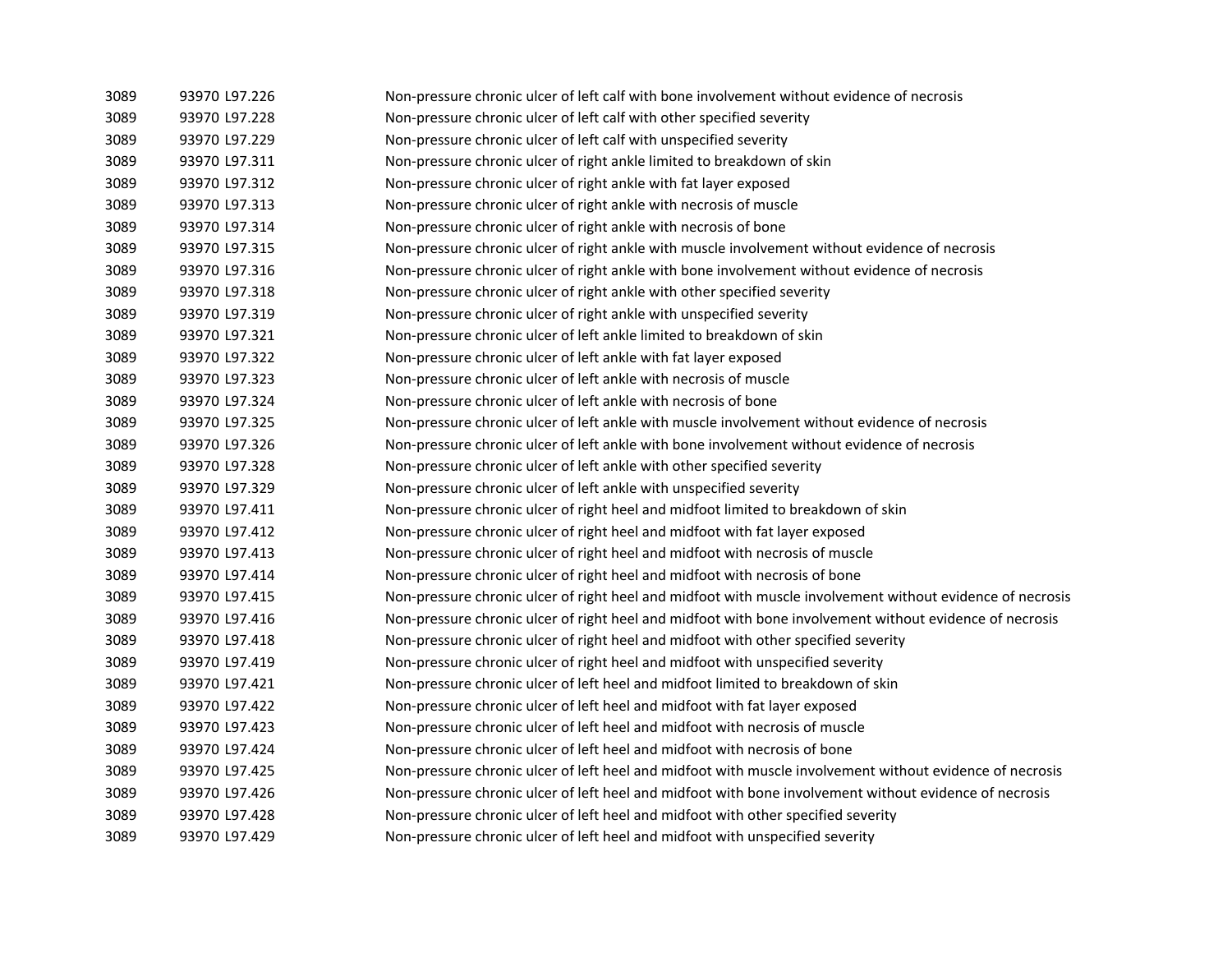| 3089 | 93970 L97.511 | Non-pressure chronic ulcer of other part of right foot limited to breakdown of skin                              |
|------|---------------|------------------------------------------------------------------------------------------------------------------|
| 3089 | 93970 L97.512 | Non-pressure chronic ulcer of other part of right foot with fat layer exposed                                    |
| 3089 | 93970 L97.513 | Non-pressure chronic ulcer of other part of right foot with necrosis of muscle                                   |
| 3089 | 93970 L97.514 | Non-pressure chronic ulcer of other part of right foot with necrosis of bone                                     |
| 3089 | 93970 L97.515 | Non-pressure chronic ulcer of other part of right foot with muscle involvement without evidence of necrosis      |
| 3089 | 93970 L97.516 | Non-pressure chronic ulcer of other part of right foot with bone involvement without evidence of necrosis        |
| 3089 | 93970 L97.518 | Non-pressure chronic ulcer of other part of right foot with other specified severity                             |
| 3089 | 93970 L97.519 | Non-pressure chronic ulcer of other part of right foot with unspecified severity                                 |
| 3089 | 93970 L97.521 | Non-pressure chronic ulcer of other part of left foot limited to breakdown of skin                               |
| 3089 | 93970 L97.522 | Non-pressure chronic ulcer of other part of left foot with fat layer exposed                                     |
| 3089 | 93970 L97.523 | Non-pressure chronic ulcer of other part of left foot with necrosis of muscle                                    |
| 3089 | 93970 L97.524 | Non-pressure chronic ulcer of other part of left foot with necrosis of bone                                      |
| 3089 | 93970 L97.525 | Non-pressure chronic ulcer of other part of left foot with muscle involvement without evidence of necrosis       |
| 3089 | 93970 L97.526 | Non-pressure chronic ulcer of other part of left foot with bone involvement without evidence of necrosis         |
| 3089 | 93970 L97.528 | Non-pressure chronic ulcer of other part of left foot with other specified severity                              |
| 3089 | 93970 L97.529 | Non-pressure chronic ulcer of other part of left foot with unspecified severity                                  |
| 3089 | 93970 L97.811 | Non-pressure chronic ulcer of other part of right lower leg limited to breakdown of skin                         |
| 3089 | 93970 L97.812 | Non-pressure chronic ulcer of other part of right lower leg with fat layer exposed                               |
| 3089 | 93970 L97.813 | Non-pressure chronic ulcer of other part of right lower leg with necrosis of muscle                              |
| 3089 | 93970 L97.814 | Non-pressure chronic ulcer of other part of right lower leg with necrosis of bone                                |
| 3089 | 93970 L97.815 | Non-pressure chronic ulcer of other part of right lower leg with muscle involvement without evidence of necrosis |
| 3089 | 93970 L97.816 | Non-pressure chronic ulcer of other part of right lower leg with bone involvement without evidence of necrosis   |
| 3089 | 93970 L97.818 | Non-pressure chronic ulcer of other part of right lower leg with other specified severity                        |
| 3089 | 93970 L97.819 | Non-pressure chronic ulcer of other part of right lower leg with unspecified severity                            |
| 3089 | 93970 L97.821 | Non-pressure chronic ulcer of other part of left lower leg limited to breakdown of skin                          |
| 3089 | 93970 L97.822 | Non-pressure chronic ulcer of other part of left lower leg with fat layer exposed                                |
| 3089 | 93970 L97.823 | Non-pressure chronic ulcer of other part of left lower leg with necrosis of muscle                               |
| 3089 | 93970 L97.824 | Non-pressure chronic ulcer of other part of left lower leg with necrosis of bone                                 |
| 3089 | 93970 L97.825 | Non-pressure chronic ulcer of other part of left lower leg with muscle involvement without evidence of necrosis  |
| 3089 | 93970 L97.826 | Non-pressure chronic ulcer of other part of left lower leg with bone involvement without evidence of necrosis    |
| 3089 | 93970 L97.828 | Non-pressure chronic ulcer of other part of left lower leg with other specified severity                         |
| 3089 | 93970 L97.829 | Non-pressure chronic ulcer of other part of left lower leg with unspecified severity                             |
| 3089 | 93970 M71.21  | Synovial cyst of popliteal space [Baker], right knee                                                             |
| 3089 | 93970 M71.22  | Synovial cyst of popliteal space [Baker], left knee                                                              |
| 3089 | 93970 M79.601 | Pain in right arm                                                                                                |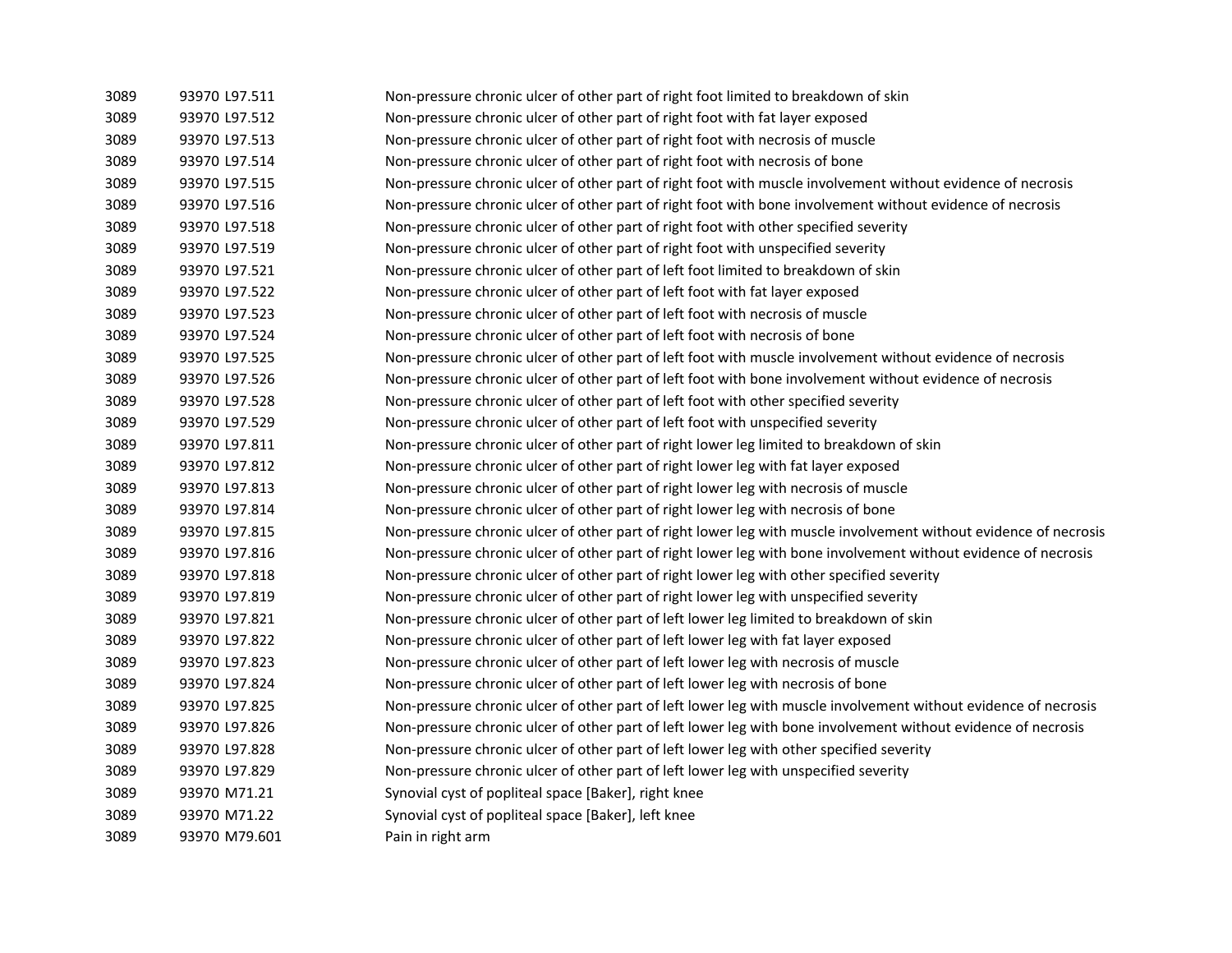| 3089 | 93970 M79.602 | Pain in left arm                                                       |
|------|---------------|------------------------------------------------------------------------|
| 3089 | 93970 M79.604 | Pain in right leg                                                      |
| 3089 | 93970 M79.605 | Pain in left leg                                                       |
| 3089 | 93970 M79.621 | Pain in right upper arm                                                |
| 3089 | 93970 M79.622 | Pain in left upper arm                                                 |
| 3089 | 93970 M79.631 | Pain in right forearm                                                  |
| 3089 | 93970 M79.632 | Pain in left forearm                                                   |
| 3089 | 93970 M79.641 | Pain in right hand                                                     |
| 3089 | 93970 M79.642 | Pain in left hand                                                      |
| 3089 | 93970 M79.644 | Pain in right finger(s)                                                |
| 3089 | 93970 M79.645 | Pain in left finger(s)                                                 |
| 3089 | 93970 M79.651 | Pain in right thigh                                                    |
| 3089 | 93970 M79.652 | Pain in left thigh                                                     |
| 3089 | 93970 M79.661 | Pain in right lower leg                                                |
| 3089 | 93970 M79.662 | Pain in left lower leg                                                 |
| 3089 | 93970 M79.671 | Pain in right foot                                                     |
| 3089 | 93970 M79.672 | Pain in left foot                                                      |
| 3089 | 93970 M79.674 | Pain in right toe(s)                                                   |
| 3089 | 93970 M79.675 | Pain in left toe(s)                                                    |
| 3089 | 93970 022.21  | Superficial thrombophlebitis in pregnancy, first trimester             |
| 3089 | 93970 022.22  | Superficial thrombophlebitis in pregnancy, second trimester            |
| 3089 | 93970 022.23  | Superficial thrombophlebitis in pregnancy, third trimester             |
| 3089 | 93970 022.31  | Deep phlebothrombosis in pregnancy, first trimester                    |
| 3089 | 93970 022.32  | Deep phlebothrombosis in pregnancy, second trimester                   |
| 3089 | 93970 022.33  | Deep phlebothrombosis in pregnancy, third trimester                    |
| 3089 | 93970 087.0   | Superficial thrombophlebitis in the puerperium                         |
| 3089 | 93970 087.1   | Deep phlebothrombosis in the puerperium                                |
| 3089 | 93970 088.211 | Thromboembolism in pregnancy, first trimester                          |
| 3089 | 93970 088.212 | Thromboembolism in pregnancy, second trimester                         |
| 3089 | 93970 088.213 | Thromboembolism in pregnancy, third trimester                          |
| 3089 | 93970 088.22  | Thromboembolism in childbirth                                          |
| 3089 | 93970 088.23  | Thromboembolism in the puerperium                                      |
| 3089 | 93970 Q27.31  | Arteriovenous malformation of vessel of upper limb                     |
| 3089 | 93970 Q27.32  | Arteriovenous malformation of vessel of lower limb                     |
| 3089 | 93970 Q27.8   | Other specified congenital malformations of peripheral vascular system |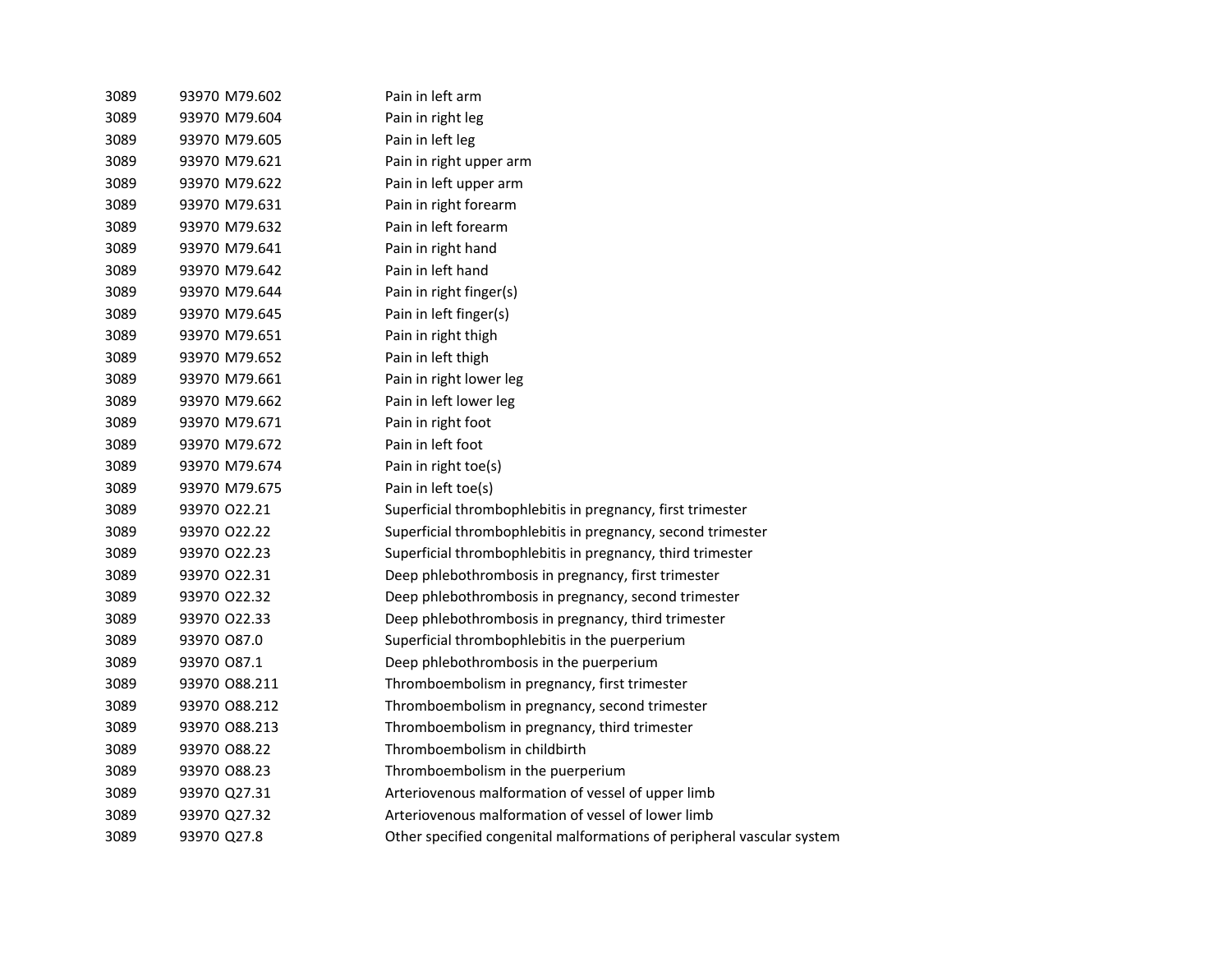| 3089 | 93970 R04.2    | Hemoptysis                                                                                                 |
|------|----------------|------------------------------------------------------------------------------------------------------------|
| 3089 | 93970 R06.00   | Dyspnea, unspecified                                                                                       |
| 3089 | 93970 R06.02   | Shortness of breath                                                                                        |
| 3089 | 93970 R06.09   | Other forms of dyspnea                                                                                     |
| 3089 | 93970 R06.82   | Tachypnea, not elsewhere classified                                                                        |
| 3089 | 93970 R07.1    | Chest pain on breathing                                                                                    |
| 3089 | 93970 R07.81   | Pleurodynia                                                                                                |
| 3089 | 93970 R07.82   | Intercostal pain                                                                                           |
| 3089 | 93970 R07.89   | Other chest pain                                                                                           |
| 3089 | 93970 R07.9    | Chest pain, unspecified                                                                                    |
| 3089 | 93970 R22.31   | Localized swelling, mass and lump, right upper limb                                                        |
| 3089 | 93970 R22.32   | Localized swelling, mass and lump, left upper limb                                                         |
| 3089 | 93970 R22.33   | Localized swelling, mass and lump, upper limb, bilateral                                                   |
| 3089 | 93970 R22.41   | Localized swelling, mass and lump, right lower limb                                                        |
| 3089 | 93970 R22.42   | Localized swelling, mass and lump, left lower limb                                                         |
| 3089 | 93970 R22.43   | Localized swelling, mass and lump, lower limb, bilateral                                                   |
| 3089 | 93970 R60.0    | Localized edema                                                                                            |
| 3089 | 93970 R60.1    | Generalized edema                                                                                          |
| 3089 | 93970 R60.9    | Edema, unspecified                                                                                         |
| 3089 | 93970 T80.0XXA | Air embolism following infusion, transfusion and therapeutic injection, initial encounter                  |
| 3089 | 93970 T80.1XXA | Vascular complications following infusion, transfusion and therapeutic injection, initial encounter        |
| 3089 | 93970 T81.72XA | Complication of vein following a procedure, not elsewhere classified, initial encounter                    |
| 3089 | 93970 Z01.810* | Encounter for preprocedural cardiovascular examination                                                     |
| 3089 | 93970 Z01.818* | Encounter for other preprocedural examination                                                              |
| 3089 | 93970 Z09*     | Encounter for follow-up examination after completed treatment for conditions other than malignant neoplasm |
| 3089 | 93971 126.01   | Septic pulmonary embolism with acute cor pulmonale                                                         |
| 3089 | 93971 126.02   | Saddle embolus of pulmonary artery with acute cor pulmonale                                                |
| 3089 | 93971 126.09   | Other pulmonary embolism with acute cor pulmonale                                                          |
| 3089 | 93971 126.90   | Septic pulmonary embolism without acute cor pulmonale                                                      |
| 3089 | 93971 126.92   | Saddle embolus of pulmonary artery without acute cor pulmonale                                             |
| 3089 | 93971 126.93   | Single subsegmental pulmonary embolism without acute cor pulmonale                                         |
| 3089 | 93971 126.94   | Multiple subsegmental pulmonary emboli without acute cor pulmonale                                         |
| 3089 | 93971 126.99   | Other pulmonary embolism without acute cor pulmonale                                                       |
| 3089 | 93971 174.9*   | Embolism and thrombosis of unspecified artery                                                              |
| 3089 | 93971 180.01   | Phlebitis and thrombophlebitis of superficial vessels of right lower extremity                             |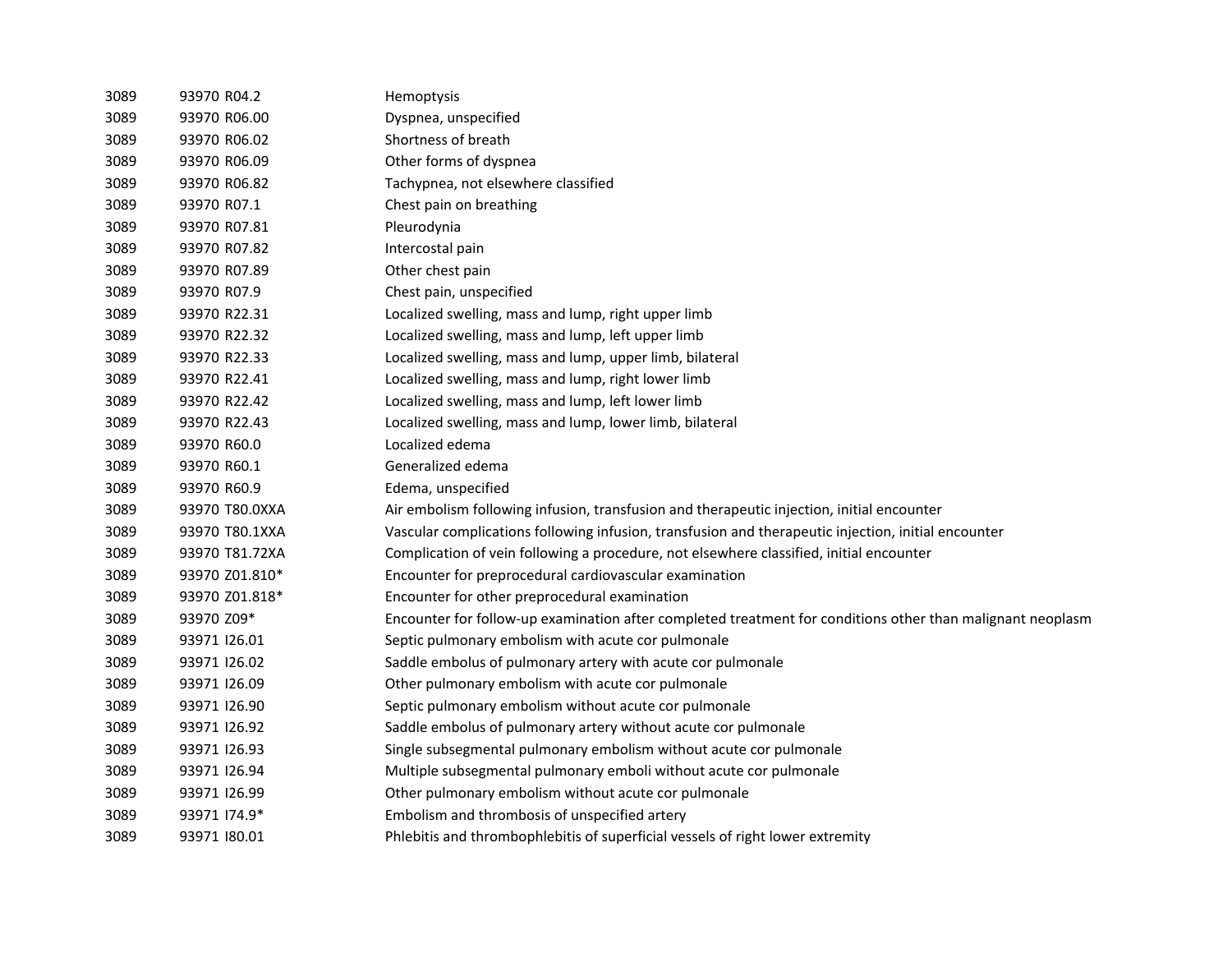| 3089 | 93971 180.02  | Phlebitis and thrombophlebitis of superficial vessels of left lower extremity         |
|------|---------------|---------------------------------------------------------------------------------------|
| 3089 | 93971 180.03  | Phlebitis and thrombophlebitis of superficial vessels of lower extremities, bilateral |
| 3089 | 93971 180.11  | Phlebitis and thrombophlebitis of right femoral vein                                  |
| 3089 | 93971 180.12  | Phlebitis and thrombophlebitis of left femoral vein                                   |
| 3089 | 93971 180.13  | Phlebitis and thrombophlebitis of femoral vein, bilateral                             |
| 3089 | 93971 180.211 | Phlebitis and thrombophlebitis of right iliac vein                                    |
| 3089 | 93971 180.212 | Phlebitis and thrombophlebitis of left iliac vein                                     |
| 3089 | 93971 180.213 | Phlebitis and thrombophlebitis of iliac vein, bilateral                               |
| 3089 | 93971 180.221 | Phlebitis and thrombophlebitis of right popliteal vein                                |
| 3089 | 93971 180.222 | Phlebitis and thrombophlebitis of left popliteal vein                                 |
| 3089 | 93971 180.223 | Phlebitis and thrombophlebitis of popliteal vein, bilateral                           |
| 3089 | 93971 180.231 | Phlebitis and thrombophlebitis of right tibial vein                                   |
| 3089 | 93971 180.232 | Phlebitis and thrombophlebitis of left tibial vein                                    |
| 3089 | 93971 180.233 | Phlebitis and thrombophlebitis of tibial vein, bilateral                              |
| 3089 | 93971 180.241 | Phlebitis and thrombophlebitis of right peroneal vein                                 |
| 3089 | 93971 180.242 | Phlebitis and thrombophlebitis of left peroneal vein                                  |
| 3089 | 93971 180.243 | Phlebitis and thrombophlebitis of peroneal vein, bilateral                            |
| 3089 | 93971 180.251 | Phlebitis and thrombophlebitis of right calf muscular vein                            |
| 3089 | 93971 180.252 | Phlebitis and thrombophlebitis of left calf muscular vein                             |
| 3089 | 93971 180.253 | Phlebitis and thrombophlebitis of calf muscular vein, bilateral                       |
| 3089 | 93971 180.291 | Phlebitis and thrombophlebitis of other deep vessels of right lower extremity         |
| 3089 | 93971 180.292 | Phlebitis and thrombophlebitis of other deep vessels of left lower extremity          |
| 3089 | 93971 180.293 | Phlebitis and thrombophlebitis of other deep vessels of lower extremity, bilateral    |
| 3089 | 93971 180.8   | Phlebitis and thrombophlebitis of other sites                                         |
| 3089 | 93971 182.1   | Thrombophlebitis migrans                                                              |
| 3089 | 93971 182.220 | Acute embolism and thrombosis of inferior vena cava                                   |
| 3089 | 93971 182.411 | Acute embolism and thrombosis of right femoral vein                                   |
| 3089 | 93971 182.412 | Acute embolism and thrombosis of left femoral vein                                    |
| 3089 | 93971 182.413 | Acute embolism and thrombosis of femoral vein, bilateral                              |
| 3089 | 93971 182.421 | Acute embolism and thrombosis of right iliac vein                                     |
| 3089 | 93971 182.422 | Acute embolism and thrombosis of left iliac vein                                      |
| 3089 | 93971 182.423 | Acute embolism and thrombosis of iliac vein, bilateral                                |
| 3089 | 93971 182.431 | Acute embolism and thrombosis of right popliteal vein                                 |
| 3089 | 93971 182.432 | Acute embolism and thrombosis of left popliteal vein                                  |
| 3089 | 93971 182.433 | Acute embolism and thrombosis of popliteal vein, bilateral                            |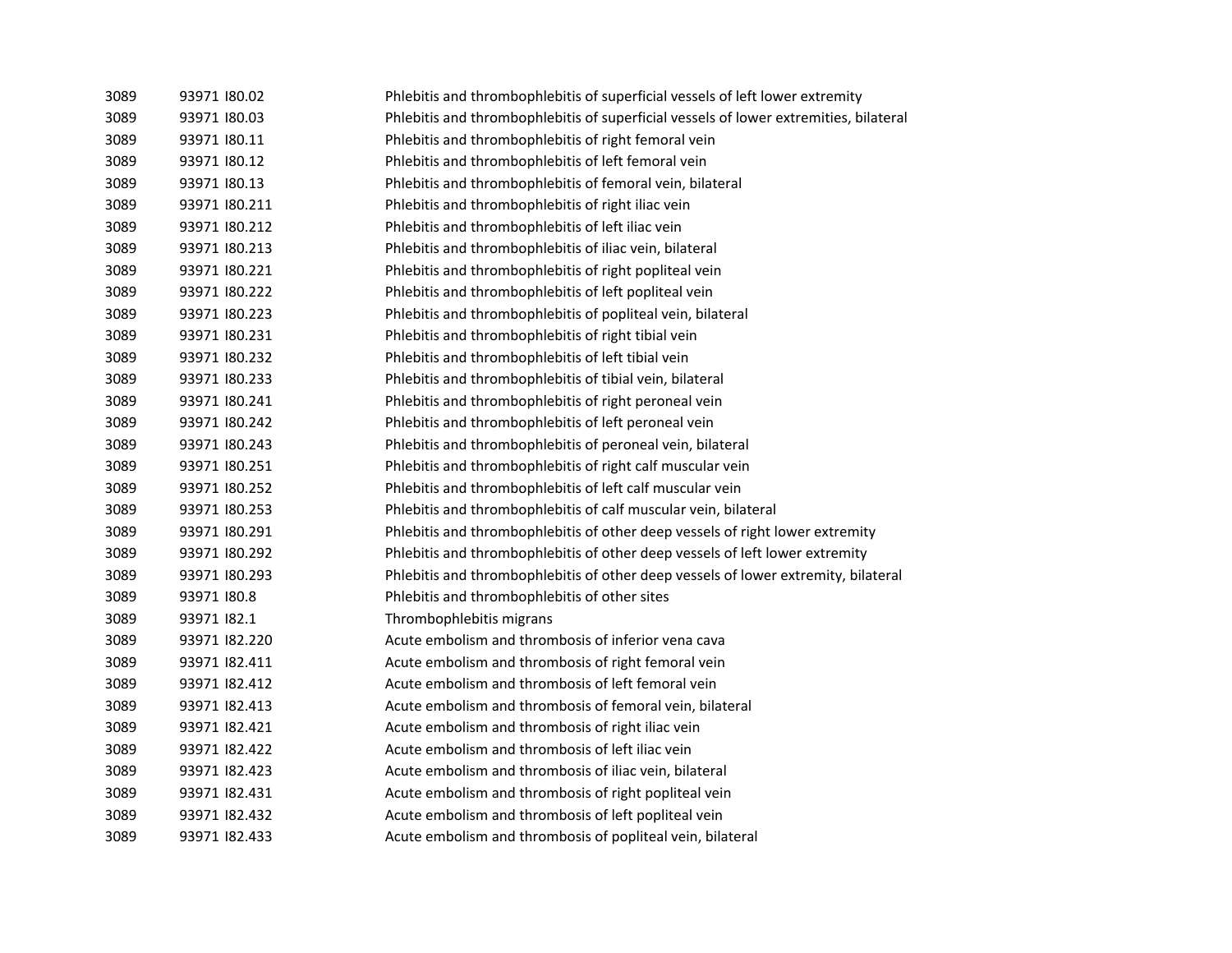| 3089 | 93971 182.441 | Acute embolism and thrombosis of right tibial vein                                         |
|------|---------------|--------------------------------------------------------------------------------------------|
| 3089 | 93971 182.442 | Acute embolism and thrombosis of left tibial vein                                          |
| 3089 | 93971 182.443 | Acute embolism and thrombosis of tibial vein, bilateral                                    |
| 3089 | 93971 182.451 | Acute embolism and thrombosis of right peroneal vein                                       |
| 3089 | 93971 182.452 | Acute embolism and thrombosis of left peroneal vein                                        |
| 3089 | 93971 182.453 | Acute embolism and thrombosis of peroneal vein, bilateral                                  |
| 3089 | 93971 182.461 | Acute embolism and thrombosis of right calf muscular vein                                  |
| 3089 | 93971 182.462 | Acute embolism and thrombosis of left calf muscular vein                                   |
| 3089 | 93971 182.463 | Acute embolism and thrombosis of calf muscular vein, bilateral                             |
| 3089 | 93971 182.491 | Acute embolism and thrombosis of other specified deep vein of right lower extremity        |
| 3089 | 93971 182.492 | Acute embolism and thrombosis of other specified deep vein of left lower extremity         |
| 3089 | 93971 182.493 | Acute embolism and thrombosis of other specified deep vein of lower extremity, bilateral   |
| 3089 | 93971 182.511 | Chronic embolism and thrombosis of right femoral vein                                      |
| 3089 | 93971 182.512 | Chronic embolism and thrombosis of left femoral vein                                       |
| 3089 | 93971 182.513 | Chronic embolism and thrombosis of femoral vein, bilateral                                 |
| 3089 | 93971 182.521 | Chronic embolism and thrombosis of right iliac vein                                        |
| 3089 | 93971 182.522 | Chronic embolism and thrombosis of left iliac vein                                         |
| 3089 | 93971 182.523 | Chronic embolism and thrombosis of iliac vein, bilateral                                   |
| 3089 | 93971 182.531 | Chronic embolism and thrombosis of right popliteal vein                                    |
| 3089 | 93971 182.532 | Chronic embolism and thrombosis of left popliteal vein                                     |
| 3089 | 93971 182.533 | Chronic embolism and thrombosis of popliteal vein, bilateral                               |
| 3089 | 93971 182.541 | Chronic embolism and thrombosis of right tibial vein                                       |
| 3089 | 93971 182.542 | Chronic embolism and thrombosis of left tibial vein                                        |
| 3089 | 93971 182.543 | Chronic embolism and thrombosis of tibial vein, bilateral                                  |
| 3089 | 93971 182.551 | Chronic embolism and thrombosis of right peroneal vein                                     |
| 3089 | 93971 182.552 | Chronic embolism and thrombosis of left peroneal vein                                      |
| 3089 | 93971 182.553 | Chronic embolism and thrombosis of peroneal vein, bilateral                                |
| 3089 | 93971 182.561 | Chronic embolism and thrombosis of right calf muscular vein                                |
| 3089 | 93971 182.562 | Chronic embolism and thrombosis of left calf muscular vein                                 |
| 3089 | 93971 182.563 | Chronic embolism and thrombosis of calf muscular vein, bilateral                           |
| 3089 | 93971 182.591 | Chronic embolism and thrombosis of other specified deep vein of right lower extremity      |
| 3089 | 93971 182.592 | Chronic embolism and thrombosis of other specified deep vein of left lower extremity       |
| 3089 | 93971 182.593 | Chronic embolism and thrombosis of other specified deep vein of lower extremity, bilateral |
| 3089 | 93971 182.611 | Acute embolism and thrombosis of superficial veins of right upper extremity                |
| 3089 | 93971 182.612 | Acute embolism and thrombosis of superficial veins of left upper extremity                 |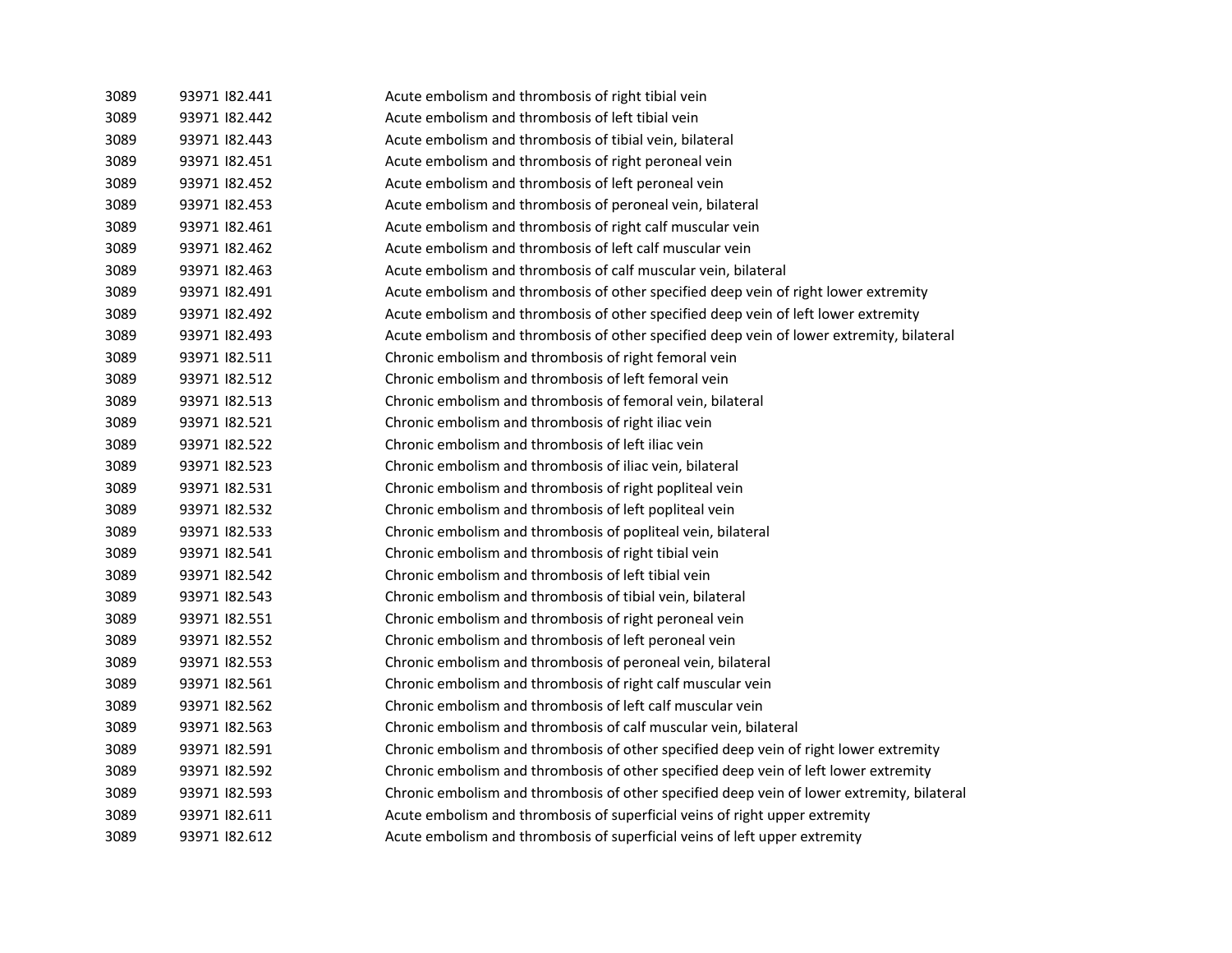| 3089 | 93971 182.613 | Acute embolism and thrombosis of superficial veins of upper extremity, bilateral   |
|------|---------------|------------------------------------------------------------------------------------|
| 3089 | 93971 182.621 | Acute embolism and thrombosis of deep veins of right upper extremity               |
| 3089 | 93971 182.622 | Acute embolism and thrombosis of deep veins of left upper extremity                |
| 3089 | 93971 182.623 | Acute embolism and thrombosis of deep veins of upper extremity, bilateral          |
| 3089 | 93971 182.711 | Chronic embolism and thrombosis of superficial veins of right upper extremity      |
| 3089 | 93971 182.712 | Chronic embolism and thrombosis of superficial veins of left upper extremity       |
| 3089 | 93971 182.713 | Chronic embolism and thrombosis of superficial veins of upper extremity, bilateral |
| 3089 | 93971 182.721 | Chronic embolism and thrombosis of deep veins of right upper extremity             |
| 3089 | 93971 182.722 | Chronic embolism and thrombosis of deep veins of left upper extremity              |
| 3089 | 93971 182.723 | Chronic embolism and thrombosis of deep veins of upper extremity, bilateral        |
| 3089 | 93971 I82.A11 | Acute embolism and thrombosis of right axillary vein                               |
| 3089 | 93971 I82.A12 | Acute embolism and thrombosis of left axillary vein                                |
| 3089 | 93971 I82.A13 | Acute embolism and thrombosis of axillary vein, bilateral                          |
| 3089 | 93971 I82.A21 | Chronic embolism and thrombosis of right axillary vein                             |
| 3089 | 93971 I82.A22 | Chronic embolism and thrombosis of left axillary vein                              |
| 3089 | 93971 I82.A23 | Chronic embolism and thrombosis of axillary vein, bilateral                        |
| 3089 | 93971 I82.C11 | Acute embolism and thrombosis of right internal jugular vein                       |
| 3089 | 93971 I82.C12 | Acute embolism and thrombosis of left internal jugular vein                        |
| 3089 | 93971 I82.C13 | Acute embolism and thrombosis of internal jugular vein, bilateral                  |
| 3089 | 93971 I82.C21 | Chronic embolism and thrombosis of right internal jugular vein                     |
| 3089 | 93971 I82.C22 | Chronic embolism and thrombosis of left internal jugular vein                      |
| 3089 | 93971 I82.C23 | Chronic embolism and thrombosis of internal jugular vein, bilateral                |
| 3089 | 93971 182.811 | Embolism and thrombosis of superficial veins of right lower extremity              |
| 3089 | 93971 182.812 | Embolism and thrombosis of superficial veins of left lower extremity               |
| 3089 | 93971 182.813 | Embolism and thrombosis of superficial veins of lower extremities, bilateral       |
| 3089 | 93971 182.890 | Acute embolism and thrombosis of other specified veins                             |
| 3089 | 93971 182.891 | Chronic embolism and thrombosis of other specified veins                           |
| 3089 | 93971 183.011 | Varicose veins of right lower extremity with ulcer of thigh                        |
| 3089 | 93971 183.012 | Varicose veins of right lower extremity with ulcer of calf                         |
| 3089 | 93971 183.013 | Varicose veins of right lower extremity with ulcer of ankle                        |
| 3089 | 93971 183.014 | Varicose veins of right lower extremity with ulcer of heel and midfoot             |
| 3089 | 93971 183.015 | Varicose veins of right lower extremity with ulcer other part of foot              |
| 3089 | 93971 183.018 | Varicose veins of right lower extremity with ulcer other part of lower leg         |
| 3089 | 93971 183.021 | Varicose veins of left lower extremity with ulcer of thigh                         |
| 3089 | 93971 183.022 | Varicose veins of left lower extremity with ulcer of calf                          |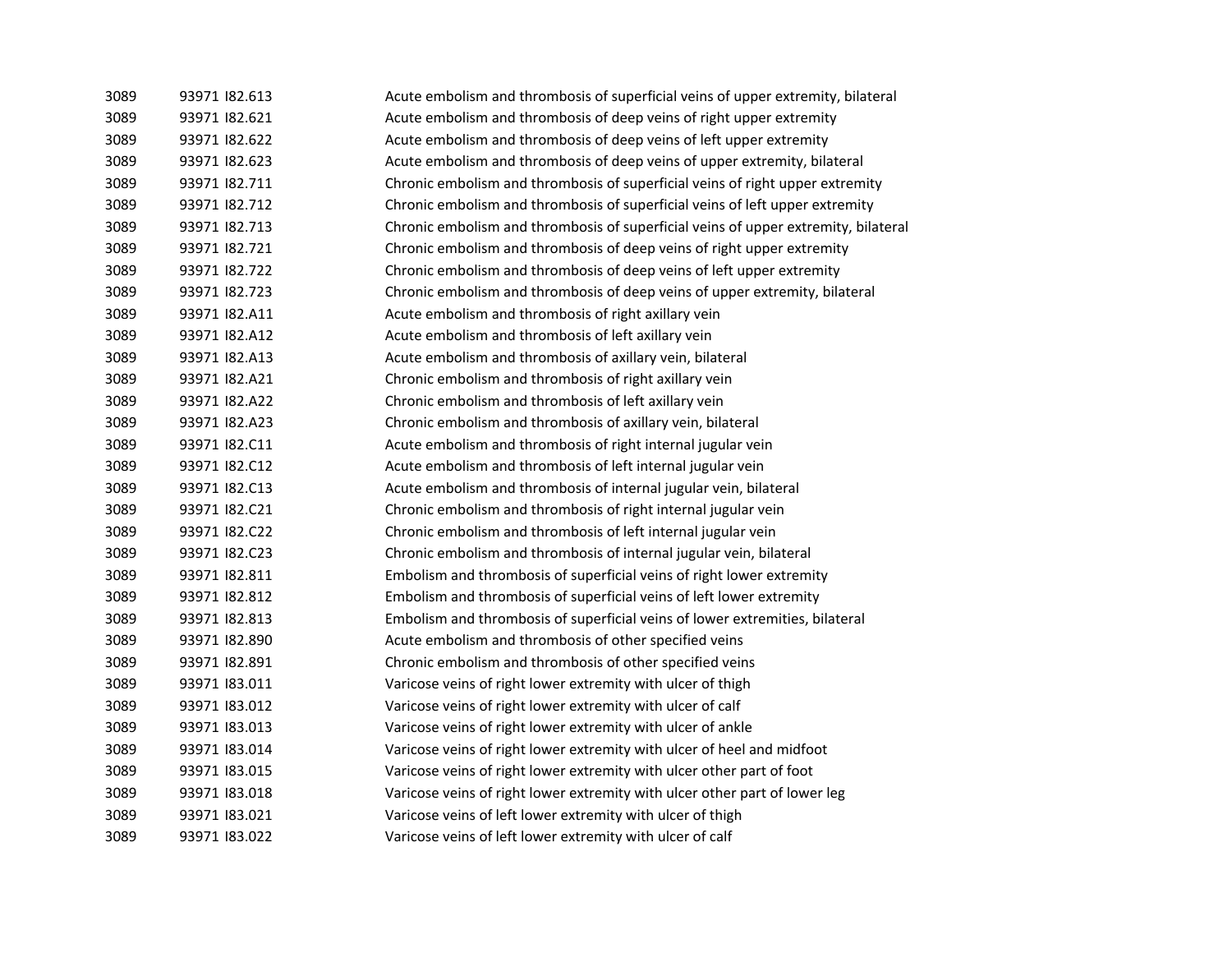| 3089 | 93971 183.023 | Varicose veins of left lower extremity with ulcer of ankle                                                |
|------|---------------|-----------------------------------------------------------------------------------------------------------|
| 3089 | 93971 183.024 | Varicose veins of left lower extremity with ulcer of heel and midfoot                                     |
| 3089 | 93971 183.025 | Varicose veins of left lower extremity with ulcer other part of foot                                      |
| 3089 | 93971 183.028 | Varicose veins of left lower extremity with ulcer other part of lower leg                                 |
| 3089 | 93971 183.11  | Varicose veins of right lower extremity with inflammation                                                 |
| 3089 | 93971 183.12  | Varicose veins of left lower extremity with inflammation                                                  |
| 3089 | 93971 183.211 | Varicose veins of right lower extremity with both ulcer of thigh and inflammation                         |
| 3089 | 93971 183.212 | Varicose veins of right lower extremity with both ulcer of calf and inflammation                          |
| 3089 | 93971 183.213 | Varicose veins of right lower extremity with both ulcer of ankle and inflammation                         |
| 3089 | 93971 183.214 | Varicose veins of right lower extremity with both ulcer of heel and midfoot and inflammation              |
| 3089 | 93971 183.215 | Varicose veins of right lower extremity with both ulcer other part of foot and inflammation               |
| 3089 | 93971 183.218 | Varicose veins of right lower extremity with both ulcer of other part of lower extremity and inflammation |
| 3089 | 93971 183.221 | Varicose veins of left lower extremity with both ulcer of thigh and inflammation                          |
| 3089 | 93971 183.222 | Varicose veins of left lower extremity with both ulcer of calf and inflammation                           |
| 3089 | 93971 183.223 | Varicose veins of left lower extremity with both ulcer of ankle and inflammation                          |
| 3089 | 93971 183.224 | Varicose veins of left lower extremity with both ulcer of heel and midfoot and inflammation               |
| 3089 | 93971 183.225 | Varicose veins of left lower extremity with both ulcer other part of foot and inflammation                |
| 3089 | 93971 183.228 | Varicose veins of left lower extremity with both ulcer of other part of lower extremity and inflammation  |
| 3089 | 93971 183.811 | Varicose veins of right lower extremity with pain                                                         |
| 3089 | 93971 183.812 | Varicose veins of left lower extremity with pain                                                          |
| 3089 | 93971 183.813 | Varicose veins of bilateral lower extremities with pain                                                   |
| 3089 | 93971 183.891 | Varicose veins of right lower extremity with other complications                                          |
| 3089 | 93971 183.892 | Varicose veins of left lower extremity with other complications                                           |
| 3089 | 93971 183.893 | Varicose veins of bilateral lower extremities with other complications                                    |
| 3089 | 93971 187.001 | Postthrombotic syndrome without complications of right lower extremity                                    |
| 3089 | 93971 187.002 | Postthrombotic syndrome without complications of left lower extremity                                     |
| 3089 | 93971 187.003 | Postthrombotic syndrome without complications of bilateral lower extremity                                |
| 3089 | 93971 187.011 | Postthrombotic syndrome with ulcer of right lower extremity                                               |
| 3089 | 93971 187.012 | Postthrombotic syndrome with ulcer of left lower extremity                                                |
| 3089 | 93971 187.013 | Postthrombotic syndrome with ulcer of bilateral lower extremity                                           |
| 3089 | 93971 187.021 | Postthrombotic syndrome with inflammation of right lower extremity                                        |
| 3089 | 93971 187.022 | Postthrombotic syndrome with inflammation of left lower extremity                                         |
| 3089 | 93971 187.023 | Postthrombotic syndrome with inflammation of bilateral lower extremity                                    |
| 3089 | 93971 187.031 | Postthrombotic syndrome with ulcer and inflammation of right lower extremity                              |
| 3089 | 93971 187.032 | Postthrombotic syndrome with ulcer and inflammation of left lower extremity                               |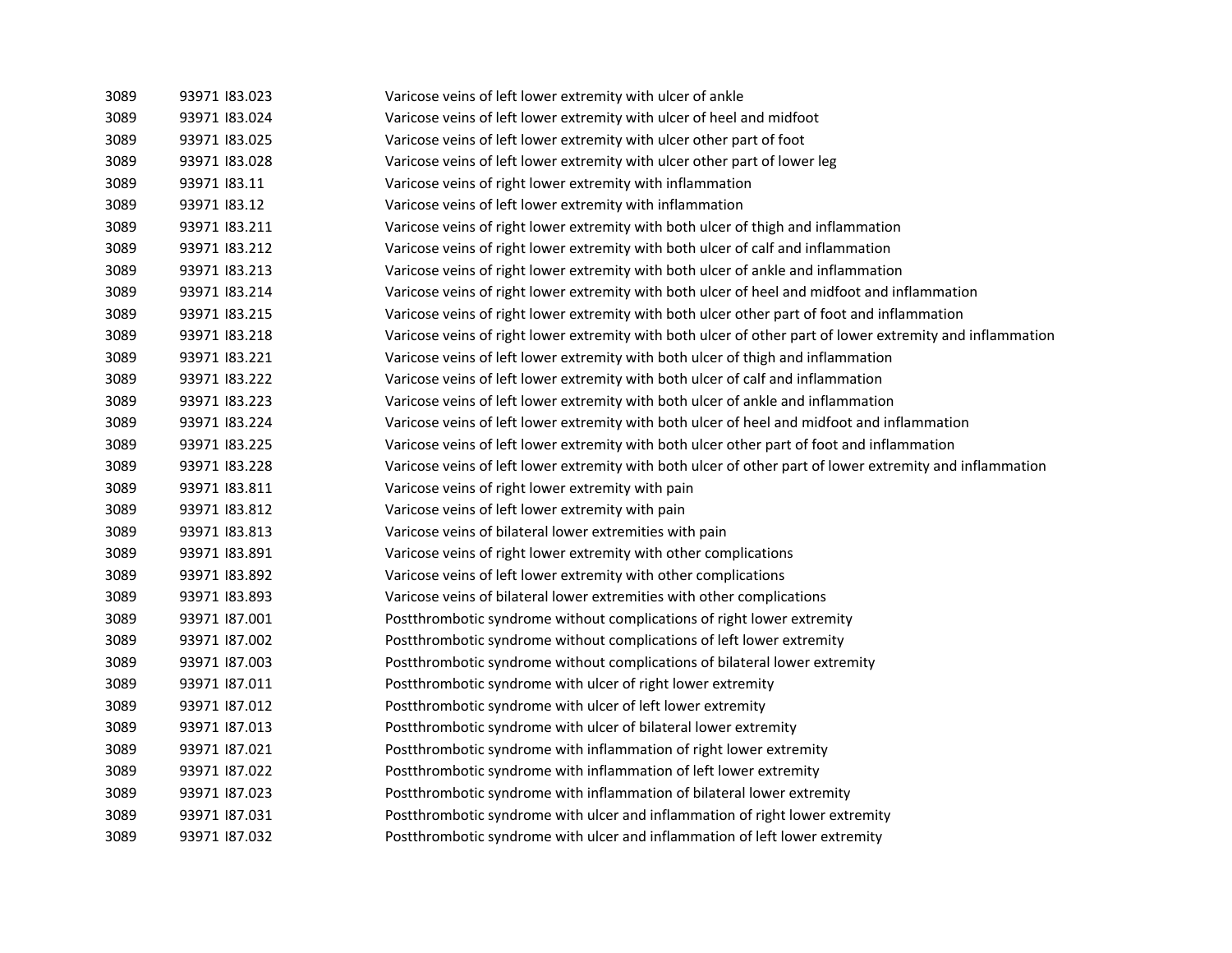| 3089 | 93971 187.033 | Postthrombotic syndrome with ulcer and inflammation of bilateral lower extremity                  |
|------|---------------|---------------------------------------------------------------------------------------------------|
| 3089 | 93971 187.091 | Postthrombotic syndrome with other complications of right lower extremity                         |
| 3089 | 93971 187.092 | Postthrombotic syndrome with other complications of left lower extremity                          |
| 3089 | 93971 187.093 | Postthrombotic syndrome with other complications of bilateral lower extremity                     |
| 3089 | 93971 187.1   | Compression of vein                                                                               |
| 3089 | 93971 187.2   | Venous insufficiency (chronic) (peripheral)                                                       |
| 3089 | 93971 187.301 | Chronic venous hypertension (idiopathic) without complications of right lower extremity           |
| 3089 | 93971 187.302 | Chronic venous hypertension (idiopathic) without complications of left lower extremity            |
| 3089 | 93971 187.303 | Chronic venous hypertension (idiopathic) without complications of bilateral lower extremity       |
| 3089 | 93971 187.311 | Chronic venous hypertension (idiopathic) with ulcer of right lower extremity                      |
| 3089 | 93971 187.312 | Chronic venous hypertension (idiopathic) with ulcer of left lower extremity                       |
| 3089 | 93971 187.313 | Chronic venous hypertension (idiopathic) with ulcer of bilateral lower extremity                  |
| 3089 | 93971 187.321 | Chronic venous hypertension (idiopathic) with inflammation of right lower extremity               |
| 3089 | 93971 187.322 | Chronic venous hypertension (idiopathic) with inflammation of left lower extremity                |
| 3089 | 93971 187.323 | Chronic venous hypertension (idiopathic) with inflammation of bilateral lower extremity           |
| 3089 | 93971 187.331 | Chronic venous hypertension (idiopathic) with ulcer and inflammation of right lower extremity     |
| 3089 | 93971 187.332 | Chronic venous hypertension (idiopathic) with ulcer and inflammation of left lower extremity      |
| 3089 | 93971 187.333 | Chronic venous hypertension (idiopathic) with ulcer and inflammation of bilateral lower extremity |
| 3089 | 93971 187.391 | Chronic venous hypertension (idiopathic) with other complications of right lower extremity        |
| 3089 | 93971 187.392 | Chronic venous hypertension (idiopathic) with other complications of left lower extremity         |
| 3089 | 93971 187.393 | Chronic venous hypertension (idiopathic) with other complications of bilateral lower extremity    |
| 3089 | 93971 196     | Gangrene, not elsewhere classified                                                                |
| 3089 | 93971 J80     | Acute respiratory distress syndrome                                                               |
| 3089 | 93971 J96.00  | Acute respiratory failure, unspecified whether with hypoxia or hypercapnia                        |
| 3089 | 93971 J96.01  | Acute respiratory failure with hypoxia                                                            |
| 3089 | 93971 J96.02  | Acute respiratory failure with hypercapnia                                                        |
| 3089 | 93971 J96.90  | Respiratory failure, unspecified, unspecified whether with hypoxia or hypercapnia                 |
| 3089 | 93971 L97.111 | Non-pressure chronic ulcer of right thigh limited to breakdown of skin                            |
| 3089 | 93971 L97.112 | Non-pressure chronic ulcer of right thigh with fat layer exposed                                  |
| 3089 | 93971 L97.113 | Non-pressure chronic ulcer of right thigh with necrosis of muscle                                 |
| 3089 | 93971 L97.114 | Non-pressure chronic ulcer of right thigh with necrosis of bone                                   |
| 3089 | 93971 L97.115 | Non-pressure chronic ulcer of right thigh with muscle involvement without evidence of necrosis    |
| 3089 | 93971 L97.116 | Non-pressure chronic ulcer of right thigh with bone involvement without evidence of necrosis      |
| 3089 | 93971 L97.118 | Non-pressure chronic ulcer of right thigh with other specified severity                           |
| 3089 | 93971 L97.119 | Non-pressure chronic ulcer of right thigh with unspecified severity                               |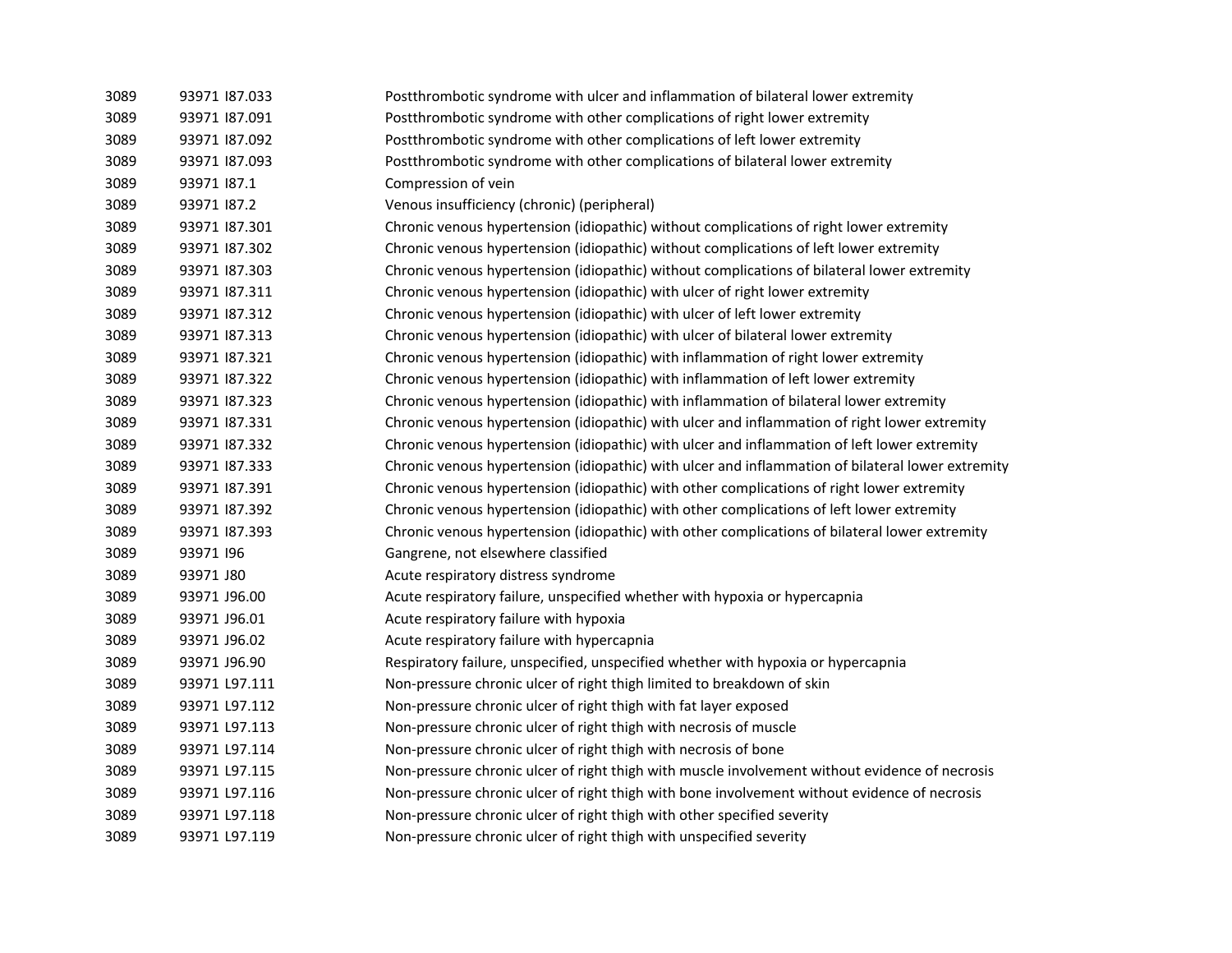| 3089 | 93971 L97.121 | Non-pressure chronic ulcer of left thigh limited to breakdown of skin                          |
|------|---------------|------------------------------------------------------------------------------------------------|
| 3089 | 93971 L97.122 | Non-pressure chronic ulcer of left thigh with fat layer exposed                                |
| 3089 | 93971 L97.123 | Non-pressure chronic ulcer of left thigh with necrosis of muscle                               |
| 3089 | 93971 L97.124 | Non-pressure chronic ulcer of left thigh with necrosis of bone                                 |
| 3089 | 93971 L97.125 | Non-pressure chronic ulcer of left thigh with muscle involvement without evidence of necrosis  |
| 3089 | 93971 L97.126 | Non-pressure chronic ulcer of left thigh with bone involvement without evidence of necrosis    |
| 3089 | 93971 L97.128 | Non-pressure chronic ulcer of left thigh with other specified severity                         |
| 3089 | 93971 L97.129 | Non-pressure chronic ulcer of left thigh with unspecified severity                             |
| 3089 | 93971 L97.211 | Non-pressure chronic ulcer of right calf limited to breakdown of skin                          |
| 3089 | 93971 L97.212 | Non-pressure chronic ulcer of right calf with fat layer exposed                                |
| 3089 | 93971 L97.213 | Non-pressure chronic ulcer of right calf with necrosis of muscle                               |
| 3089 | 93971 L97.214 | Non-pressure chronic ulcer of right calf with necrosis of bone                                 |
| 3089 | 93971 L97.215 | Non-pressure chronic ulcer of right calf with muscle involvement without evidence of necrosis  |
| 3089 | 93971 L97.216 | Non-pressure chronic ulcer of right calf with bone involvement without evidence of necrosis    |
| 3089 | 93971 L97.218 | Non-pressure chronic ulcer of right calf with other specified severity                         |
| 3089 | 93971 L97.219 | Non-pressure chronic ulcer of right calf with unspecified severity                             |
| 3089 | 93971 L97.221 | Non-pressure chronic ulcer of left calf limited to breakdown of skin                           |
| 3089 | 93971 L97.222 | Non-pressure chronic ulcer of left calf with fat layer exposed                                 |
| 3089 | 93971 L97.223 | Non-pressure chronic ulcer of left calf with necrosis of muscle                                |
| 3089 | 93971 L97.224 | Non-pressure chronic ulcer of left calf with necrosis of bone                                  |
| 3089 | 93971 L97.225 | Non-pressure chronic ulcer of left calf with muscle involvement without evidence of necrosis   |
| 3089 | 93971 L97.226 | Non-pressure chronic ulcer of left calf with bone involvement without evidence of necrosis     |
| 3089 | 93971 L97.228 | Non-pressure chronic ulcer of left calf with other specified severity                          |
| 3089 | 93971 L97.229 | Non-pressure chronic ulcer of left calf with unspecified severity                              |
| 3089 | 93971 L97.311 | Non-pressure chronic ulcer of right ankle limited to breakdown of skin                         |
| 3089 | 93971 L97.312 | Non-pressure chronic ulcer of right ankle with fat layer exposed                               |
| 3089 | 93971 L97.313 | Non-pressure chronic ulcer of right ankle with necrosis of muscle                              |
| 3089 | 93971 L97.314 | Non-pressure chronic ulcer of right ankle with necrosis of bone                                |
| 3089 | 93971 L97.315 | Non-pressure chronic ulcer of right ankle with muscle involvement without evidence of necrosis |
| 3089 | 93971 L97.316 | Non-pressure chronic ulcer of right ankle with bone involvement without evidence of necrosis   |
| 3089 | 93971 L97.318 | Non-pressure chronic ulcer of right ankle with other specified severity                        |
| 3089 | 93971 L97.319 | Non-pressure chronic ulcer of right ankle with unspecified severity                            |
| 3089 | 93971 L97.321 | Non-pressure chronic ulcer of left ankle limited to breakdown of skin                          |
| 3089 | 93971 L97.322 | Non-pressure chronic ulcer of left ankle with fat layer exposed                                |
| 3089 | 93971 L97.323 | Non-pressure chronic ulcer of left ankle with necrosis of muscle                               |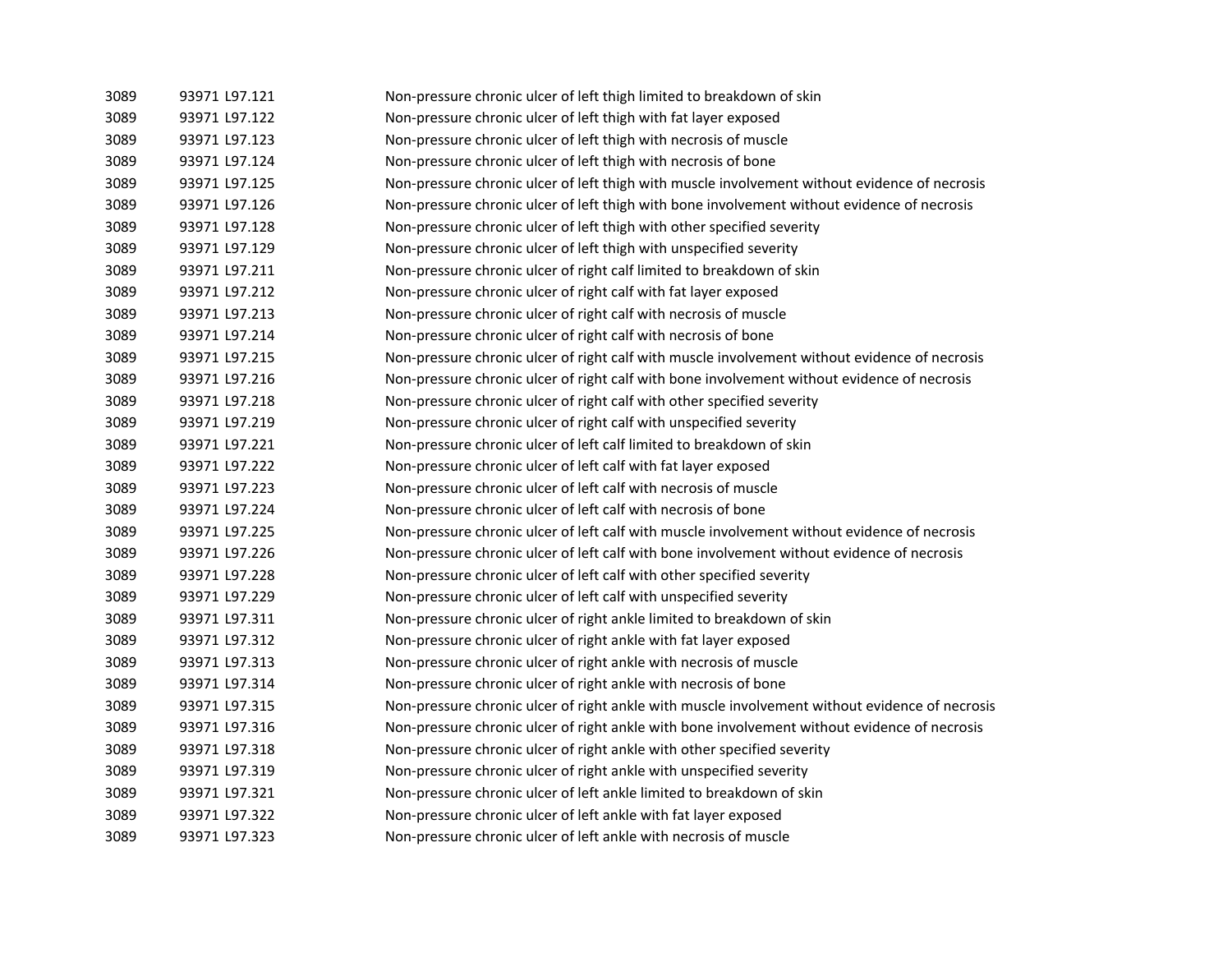| 3089 | 93971 L97.324 | Non-pressure chronic ulcer of left ankle with necrosis of bone                                              |
|------|---------------|-------------------------------------------------------------------------------------------------------------|
| 3089 | 93971 L97.325 | Non-pressure chronic ulcer of left ankle with muscle involvement without evidence of necrosis               |
| 3089 | 93971 L97.326 | Non-pressure chronic ulcer of left ankle with bone involvement without evidence of necrosis                 |
| 3089 | 93971 L97.328 | Non-pressure chronic ulcer of left ankle with other specified severity                                      |
| 3089 | 93971 L97.329 | Non-pressure chronic ulcer of left ankle with unspecified severity                                          |
| 3089 | 93971 L97.411 | Non-pressure chronic ulcer of right heel and midfoot limited to breakdown of skin                           |
| 3089 | 93971 L97.412 | Non-pressure chronic ulcer of right heel and midfoot with fat layer exposed                                 |
| 3089 | 93971 L97.413 | Non-pressure chronic ulcer of right heel and midfoot with necrosis of muscle                                |
| 3089 | 93971 L97.414 | Non-pressure chronic ulcer of right heel and midfoot with necrosis of bone                                  |
| 3089 | 93971 L97.415 | Non-pressure chronic ulcer of right heel and midfoot with muscle involvement without evidence of necrosis   |
| 3089 | 93971 L97.416 | Non-pressure chronic ulcer of right heel and midfoot with bone involvement without evidence of necrosis     |
| 3089 | 93971 L97.418 | Non-pressure chronic ulcer of right heel and midfoot with other specified severity                          |
| 3089 | 93971 L97.419 | Non-pressure chronic ulcer of right heel and midfoot with unspecified severity                              |
| 3089 | 93971 L97.421 | Non-pressure chronic ulcer of left heel and midfoot limited to breakdown of skin                            |
| 3089 | 93971 L97.422 | Non-pressure chronic ulcer of left heel and midfoot with fat layer exposed                                  |
| 3089 | 93971 L97.423 | Non-pressure chronic ulcer of left heel and midfoot with necrosis of muscle                                 |
| 3089 | 93971 L97.424 | Non-pressure chronic ulcer of left heel and midfoot with necrosis of bone                                   |
| 3089 | 93971 L97.425 | Non-pressure chronic ulcer of left heel and midfoot with muscle involvement without evidence of necrosis    |
| 3089 | 93971 L97.426 | Non-pressure chronic ulcer of left heel and midfoot with bone involvement without evidence of necrosis      |
| 3089 | 93971 L97.428 | Non-pressure chronic ulcer of left heel and midfoot with other specified severity                           |
| 3089 | 93971 L97.429 | Non-pressure chronic ulcer of left heel and midfoot with unspecified severity                               |
| 3089 | 93971 L97.511 | Non-pressure chronic ulcer of other part of right foot limited to breakdown of skin                         |
| 3089 | 93971 L97.512 | Non-pressure chronic ulcer of other part of right foot with fat layer exposed                               |
| 3089 | 93971 L97.513 | Non-pressure chronic ulcer of other part of right foot with necrosis of muscle                              |
| 3089 | 93971 L97.514 | Non-pressure chronic ulcer of other part of right foot with necrosis of bone                                |
| 3089 | 93971 L97.515 | Non-pressure chronic ulcer of other part of right foot with muscle involvement without evidence of necrosis |
| 3089 | 93971 L97.516 | Non-pressure chronic ulcer of other part of right foot with bone involvement without evidence of necrosis   |
| 3089 | 93971 L97.518 | Non-pressure chronic ulcer of other part of right foot with other specified severity                        |
| 3089 | 93971 L97.519 | Non-pressure chronic ulcer of other part of right foot with unspecified severity                            |
| 3089 | 93971 L97.521 | Non-pressure chronic ulcer of other part of left foot limited to breakdown of skin                          |
| 3089 | 93971 L97.522 | Non-pressure chronic ulcer of other part of left foot with fat layer exposed                                |
| 3089 | 93971 L97.523 | Non-pressure chronic ulcer of other part of left foot with necrosis of muscle                               |
| 3089 | 93971 L97.524 | Non-pressure chronic ulcer of other part of left foot with necrosis of bone                                 |
| 3089 | 93971 L97.525 | Non-pressure chronic ulcer of other part of left foot with muscle involvement without evidence of necrosis  |
| 3089 | 93971 L97.526 | Non-pressure chronic ulcer of other part of left foot with bone involvement without evidence of necrosis    |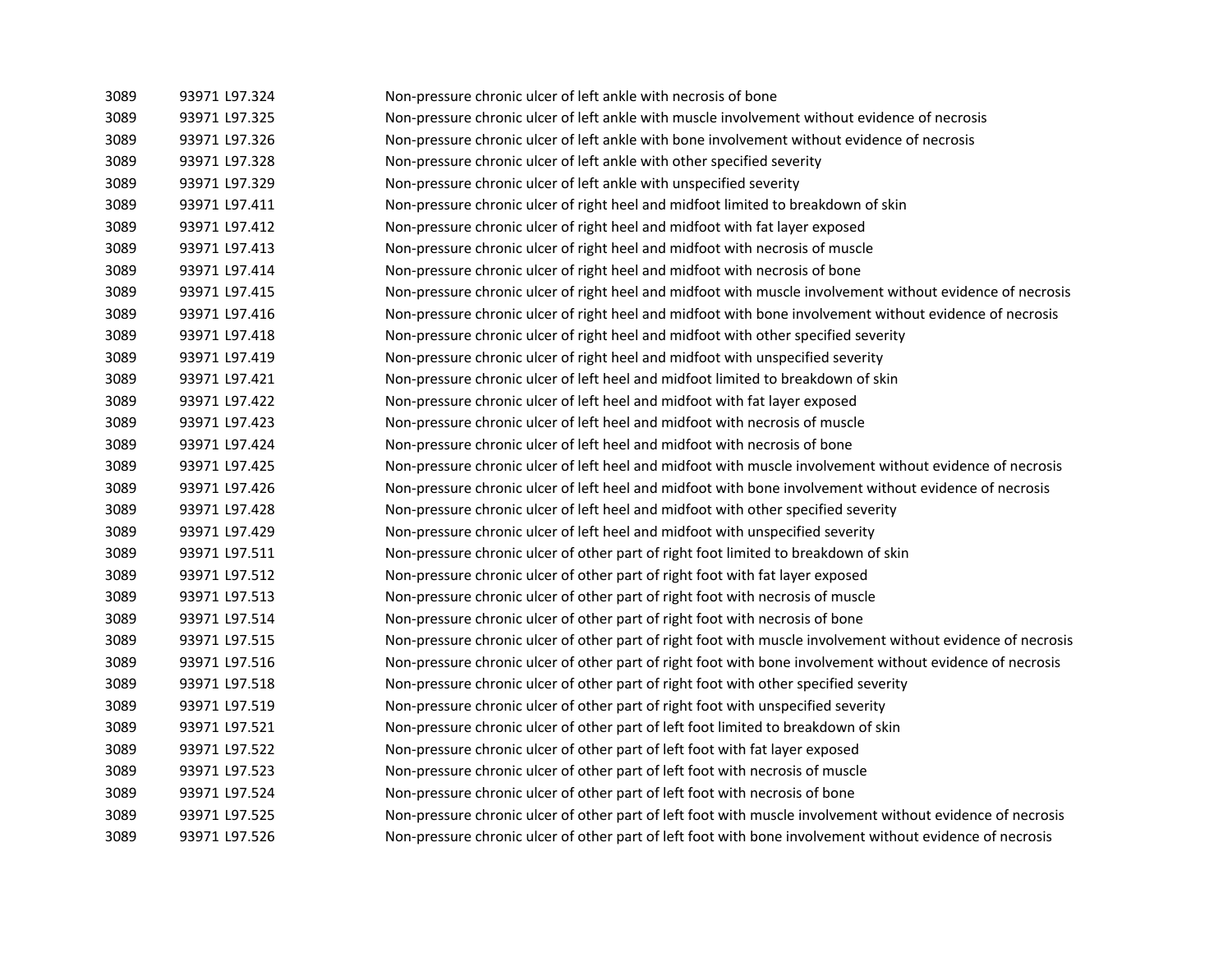| 3089 | 93971 L97.528 | Non-pressure chronic ulcer of other part of left foot with other specified severity                              |
|------|---------------|------------------------------------------------------------------------------------------------------------------|
| 3089 | 93971 L97.529 | Non-pressure chronic ulcer of other part of left foot with unspecified severity                                  |
| 3089 | 93971 L97.811 | Non-pressure chronic ulcer of other part of right lower leg limited to breakdown of skin                         |
| 3089 | 93971 L97.812 | Non-pressure chronic ulcer of other part of right lower leg with fat layer exposed                               |
| 3089 | 93971 L97.813 | Non-pressure chronic ulcer of other part of right lower leg with necrosis of muscle                              |
| 3089 | 93971 L97.814 | Non-pressure chronic ulcer of other part of right lower leg with necrosis of bone                                |
| 3089 | 93971 L97.815 | Non-pressure chronic ulcer of other part of right lower leg with muscle involvement without evidence of necrosis |
| 3089 | 93971 L97.816 | Non-pressure chronic ulcer of other part of right lower leg with bone involvement without evidence of necrosis   |
| 3089 | 93971 L97.818 | Non-pressure chronic ulcer of other part of right lower leg with other specified severity                        |
| 3089 | 93971 L97.819 | Non-pressure chronic ulcer of other part of right lower leg with unspecified severity                            |
| 3089 | 93971 L97.821 | Non-pressure chronic ulcer of other part of left lower leg limited to breakdown of skin                          |
| 3089 | 93971 L97.822 | Non-pressure chronic ulcer of other part of left lower leg with fat layer exposed                                |
| 3089 | 93971 L97.823 | Non-pressure chronic ulcer of other part of left lower leg with necrosis of muscle                               |
| 3089 | 93971 L97.824 | Non-pressure chronic ulcer of other part of left lower leg with necrosis of bone                                 |
| 3089 | 93971 L97.825 | Non-pressure chronic ulcer of other part of left lower leg with muscle involvement without evidence of necrosis  |
| 3089 | 93971 L97.826 | Non-pressure chronic ulcer of other part of left lower leg with bone involvement without evidence of necrosis    |
| 3089 | 93971 L97.828 | Non-pressure chronic ulcer of other part of left lower leg with other specified severity                         |
| 3089 | 93971 L97.829 | Non-pressure chronic ulcer of other part of left lower leg with unspecified severity                             |
| 3089 | 93971 M71.21  | Synovial cyst of popliteal space [Baker], right knee                                                             |
| 3089 | 93971 M71.22  | Synovial cyst of popliteal space [Baker], left knee                                                              |
| 3089 | 93971 M79.601 | Pain in right arm                                                                                                |
| 3089 | 93971 M79.602 | Pain in left arm                                                                                                 |
| 3089 | 93971 M79.604 | Pain in right leg                                                                                                |
| 3089 | 93971 M79.605 | Pain in left leg                                                                                                 |
| 3089 | 93971 M79.621 | Pain in right upper arm                                                                                          |
| 3089 | 93971 M79.622 | Pain in left upper arm                                                                                           |
| 3089 | 93971 M79.631 | Pain in right forearm                                                                                            |
| 3089 | 93971 M79.632 | Pain in left forearm                                                                                             |
| 3089 | 93971 M79.641 | Pain in right hand                                                                                               |
| 3089 | 93971 M79.642 | Pain in left hand                                                                                                |
| 3089 | 93971 M79.644 | Pain in right finger(s)                                                                                          |
| 3089 | 93971 M79.645 | Pain in left finger(s)                                                                                           |
| 3089 | 93971 M79.651 | Pain in right thigh                                                                                              |
| 3089 | 93971 M79.652 | Pain in left thigh                                                                                               |
| 3089 | 93971 M79.661 | Pain in right lower leg                                                                                          |
|      |               |                                                                                                                  |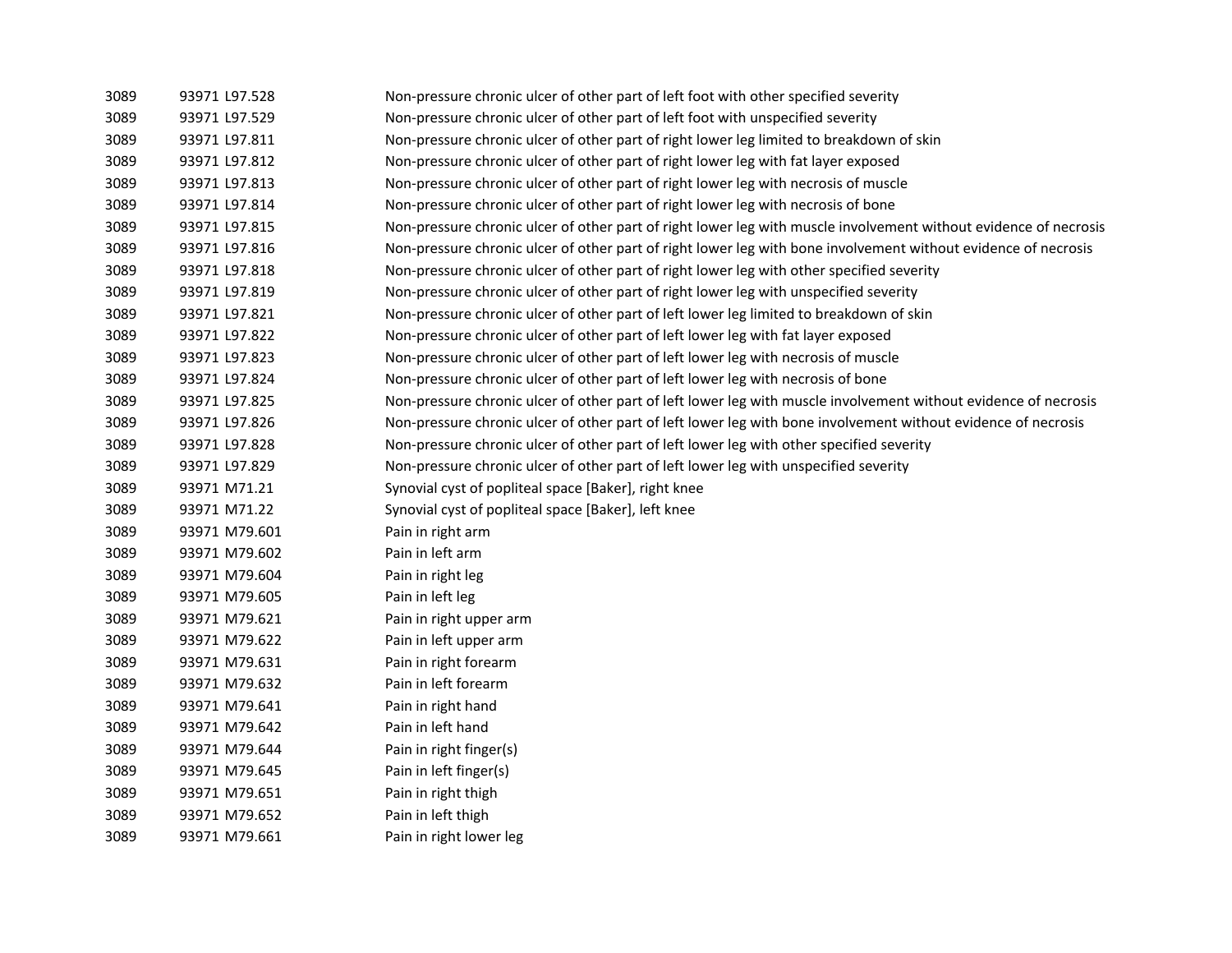| 3089 | 93971 M79.662 | Pain in left lower leg                                                 |
|------|---------------|------------------------------------------------------------------------|
| 3089 | 93971 M79.671 | Pain in right foot                                                     |
| 3089 | 93971 M79.672 | Pain in left foot                                                      |
| 3089 | 93971 M79.674 | Pain in right toe(s)                                                   |
| 3089 | 93971 M79.675 | Pain in left toe(s)                                                    |
| 3089 | 93971 022.21  | Superficial thrombophlebitis in pregnancy, first trimester             |
| 3089 | 93971 022.22  | Superficial thrombophlebitis in pregnancy, second trimester            |
| 3089 | 93971 022.23  | Superficial thrombophlebitis in pregnancy, third trimester             |
| 3089 | 93971 022.31  | Deep phlebothrombosis in pregnancy, first trimester                    |
| 3089 | 93971 022.32  | Deep phlebothrombosis in pregnancy, second trimester                   |
| 3089 | 93971 022.33  | Deep phlebothrombosis in pregnancy, third trimester                    |
| 3089 | 93971 087.0   | Superficial thrombophlebitis in the puerperium                         |
| 3089 | 93971 087.1   | Deep phlebothrombosis in the puerperium                                |
| 3089 | 93971 088.211 | Thromboembolism in pregnancy, first trimester                          |
| 3089 | 93971 088.212 | Thromboembolism in pregnancy, second trimester                         |
| 3089 | 93971 088.213 | Thromboembolism in pregnancy, third trimester                          |
| 3089 | 93971 088.22  | Thromboembolism in childbirth                                          |
| 3089 | 93971 088.23  | Thromboembolism in the puerperium                                      |
| 3089 | 93971 Q27.31  | Arteriovenous malformation of vessel of upper limb                     |
| 3089 | 93971 Q27.32  | Arteriovenous malformation of vessel of lower limb                     |
| 3089 | 93971 Q27.8   | Other specified congenital malformations of peripheral vascular system |
| 3089 | 93971 R04.2   | Hemoptysis                                                             |
| 3089 | 93971 R06.00  | Dyspnea, unspecified                                                   |
| 3089 | 93971 R06.02  | Shortness of breath                                                    |
| 3089 | 93971 R06.09  | Other forms of dyspnea                                                 |
| 3089 | 93971 R06.82  | Tachypnea, not elsewhere classified                                    |
| 3089 | 93971 R07.1   | Chest pain on breathing                                                |
| 3089 | 93971 R07.81  | Pleurodynia                                                            |
| 3089 | 93971 R07.82  | Intercostal pain                                                       |
| 3089 | 93971 R07.89  | Other chest pain                                                       |
| 3089 | 93971 R07.9   | Chest pain, unspecified                                                |
| 3089 | 93971 R22.31  | Localized swelling, mass and lump, right upper limb                    |
| 3089 | 93971 R22.32  | Localized swelling, mass and lump, left upper limb                     |
| 3089 | 93971 R22.33  | Localized swelling, mass and lump, upper limb, bilateral               |
| 3089 | 93971 R22.41  | Localized swelling, mass and lump, right lower limb                    |